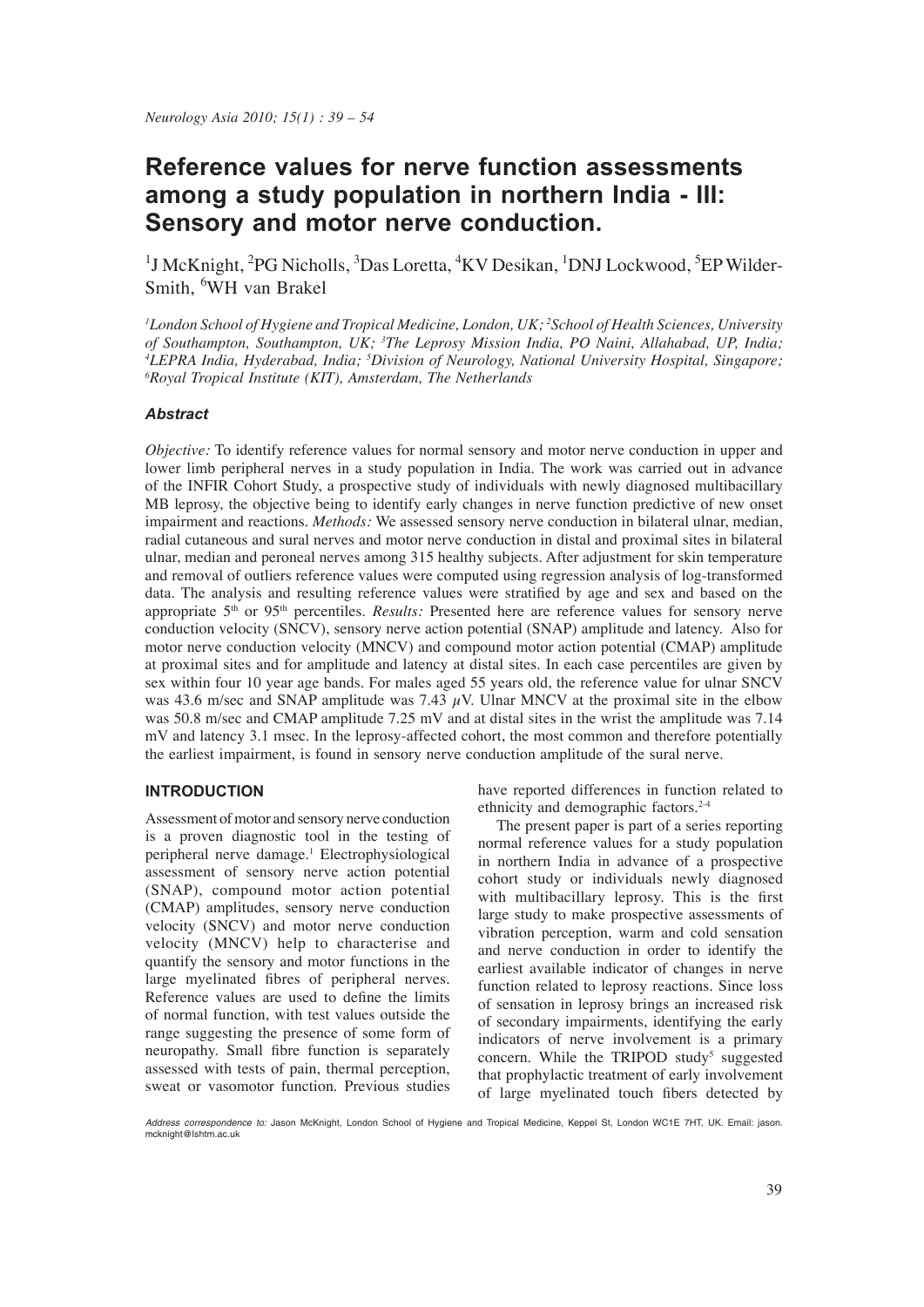monofilament was not appropriate, alternative forms of nerve function assessment may detect other forms of nerve involvement, including those functions first affected.

 The research was centred on the specialist leprosy referral centres in Naini and Faizabad, Uttar Pradesh, northern India, run by The Leprosy Mission International. Early findings of the Cohort Study have already been published.<sup>6-10</sup>

## **METHODS**

#### *Subject selection and sample size*

Determination of the limits of normal function requires the collection and analysis of data from healthy subjects without a neurological condition drawn from a defined population group. In order to achieve a close match with individuals recruited to the cohort study we recruited subjects from among the healthy relatives accompanying individuals attending general and dermatology outpatient clinics at the two participating centres, applying inclusion and exclusion criteria as follows:

*Inclusion criteria:* Individuals were selected to obtain an equal number of male and female study subjects and by age group. In order to ensure the closest possible match with individuals recruited to the subsequent Cohort Study, equal numbers of subjects were included within four age bands up to 60 years, the maximum age for recruitment.

*Exclusion criteria:* Since the diagnosis of leprosy can only be made on clinical grounds all subjects were screened by an experienced leprologist leading to the exclusion of anyone exhibiting any clinical signs and symptoms of leprosy. Subjects with any known neurological disorder, previous contact with leprosy or a history of diabetes were also excluded. Individuals aged above 60 years or those less than 10 years were excluded. Nerve conduction testing was concurrent with the parallel studies focussing on thermal sensation and vibration perception. Some subjects were involved in more than one study.

 To ensure adequate precision we studied 40 subjects within each of the four age groups for men and for women. The overall target for the number of normal subjects was therefore 320, equal numbers to be recruited in each centre.

#### *Equipment and procedures*

The equipment used was a Neurocare 2000 nerve conduction system supplied by BioTech (India). Data was saved in a standard Microsoft Access database. All testing was conducted in air-conditioned rooms with the temperature maintained in the range between 20 and 26˚C. Skin temperatures were recorded using a Testo Quicktemp electronic surface thermometer.

#### *Protocol for testing and data recording*

The nerves and test sites matched those used in the Cohort Study. Testing was done bilaterally on the cutaneous area of five nerves that are affected during leprosy neuropathy. For antidromic sensory conduction in the upper limbs, the ulnar and median nerves supplying digits 5 and 2 respectively, and the radial cutaneous nerve at the wrist, were studied. For the lower limb the sural nerve was studied behind the lateral malleolus. Action potentials were recorded at a standard distance of 14 cm in all nerves. Sensory testing produced assessments of SNCV and SNAP amplitude and latency for each nerve. Motor testing produced assessments of MNCV and CMAP amplitude and latency at proximal sites and CMAP amplitude and latency at distal sites for bilateral ulnar, median and peroneal nerves. All the neurophysiological tests were according to a standardised set-up with distances specified. Skin temperatures were measured electronically at wrist and ankle bilaterally. Further details of the study design are available in earlier publications.<sup>11</sup>

 Nerve conduction testing was undertaken by the team of physiotherapists, who were also responsible for vibration perception and thermal threshold testing. After initial extensive on-site training given by a qualified neurophysiologist, four physiotherapists and a physio-technician in Naini and four physiotherapists in Faizabad completed inter-rater reliability testing. Within the centres each pairing was asked to complete up to 20 assessments of volunteer subjects. For this purpose we recruited subjects with a variety of neurological conditions that would ensure the assessors demonstrated reliability across the full range of nerve function. The results were analysed and demonstrated a good level of reliability.

#### Identification of outliers and calculation of *reference values*

A total of 315 subjects were assessed. Since the data collection procedure was fully automated data checking focussed on the accuracy of demographic data and the availability of data from all subjects assessed. Prior to analysis all assessments of latency and velocity were normalised for a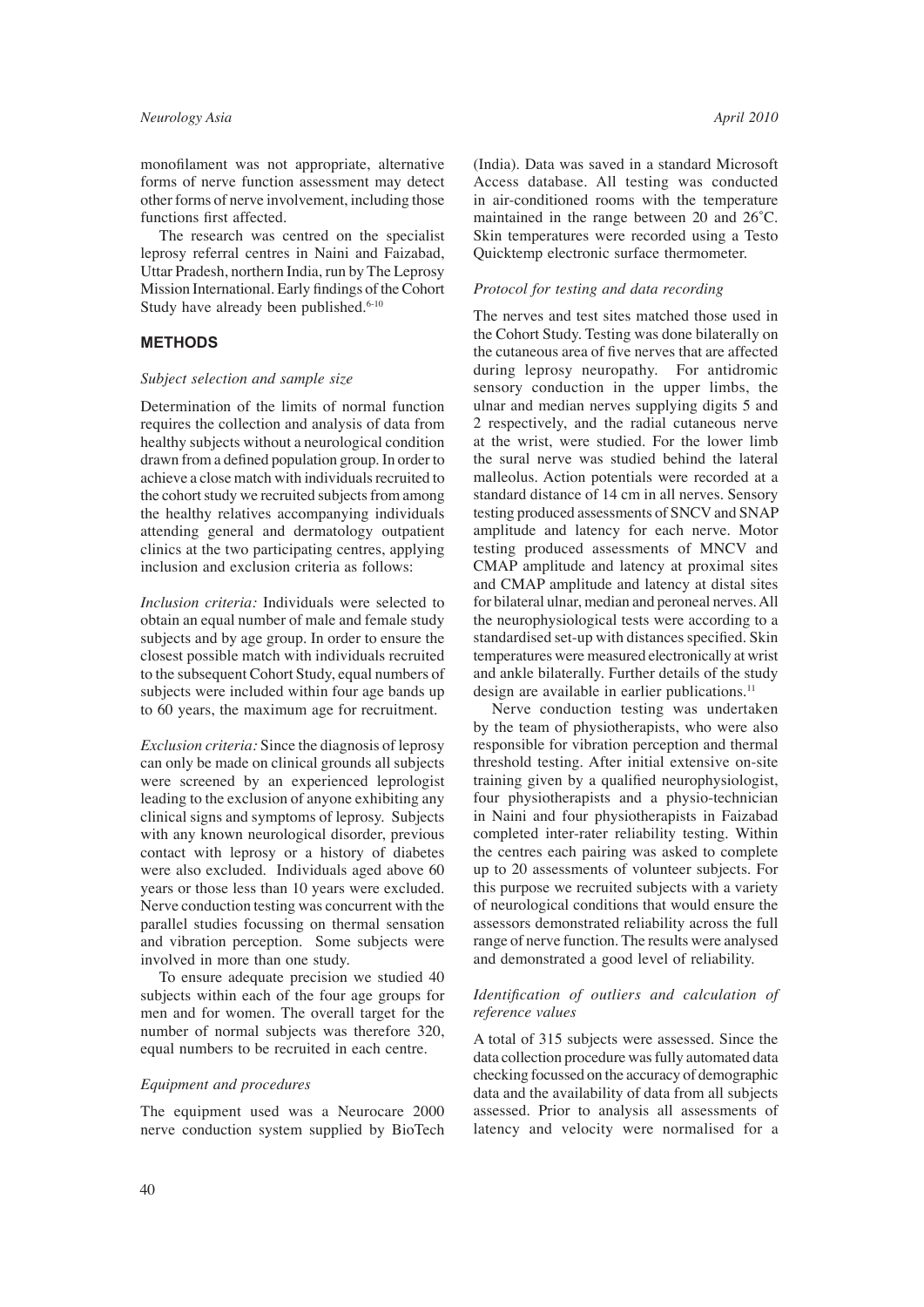temperature of 33ºC using the standard formulae described by De Lisa *et al*. 12

 In view of age-related changes in parameters of nerve conduction we adopted a regressionbased approach to identify outliers. For each assessment of latency, velocity and amplitude we used regression analysis of log-transformed data to compute age-adjusted estimates and identified observations with standardised residual in excess of 2.58 as outliers. These were then excluded from the remaining analysis. In view of differences between centres as well as between sexes the procedure was carried out separately within four groups defined by centre and sex. The first round of analyses proved effective in identifying the most extreme outliers. A judgement was then made as to whether the process should be repeated to remove further suspect assessments. The numbers of assessments excluded in this way are reported under the Results heading. In comparison to the procedure used in the earlier analyses, this procedure is more sensitive to differences between age and sex groups and results in a more conservative elimination of outliers.

 Before computing reference values we used analysis of variance to assess differences between sexes, between age groups, between left and right sides and between centres. Left and right side assessments were then pooled, effectively doubling the sample size. We then used regression analysis of log transformed data on age within each sex and centre combination to compute the specific percentiles of normal limits. $13$  Finally these were reverse-transformed to the original units of amplitude, latency or velocity as appropriate. Presented here are reference values based on estimates of the 95<sup>th</sup> percentiles for sensory and for motor nerve conduction latency and 5<sup>th</sup> percentiles for amplitude and velocity. These are based on a re-analysis of the data used in an earlier publication<sup>6</sup>, the methods described here showing greater sensitivity to differences relating to sex and age.

#### *Application of reference values*

The reference values presented here were applied to identify impairment rates (percentages) among the 303 newly diagnosed cases of multibacillary leprosy recruited to the prospective INFIR Cohort Study. Other papers in the present series $14,15$  describe reference values for vibration perception thresholds and for normal warm and cold sensation. The first of these provides more information on the cohort study.

#### *Ethical Approval*

Permission for all aspects of the INFIR study was obtained from the Indian Council of Medical Research through its Research Ethics Committee at the Central JALMA Institute for Leprosy in Agra gave ethical approval. Written consent was obtained from subjects enrolled in the Cohort Study. From individuals participating as subjects in the present study we obtained informed verbal consent, the great majority of those approached being willing to participate.

### **RESULTS**

A total of 315 subjects were enrolled during the period from January 2000 up to July 2001. The distribution by age and sex is shown in Table 1. Mean age for men and women in Faizabad were 41.0 years (standard deviation 13.2) and 39.4 years (13.3) respectively and in Naini 39.7 years (13.5) and 37.9 years (13.6).

 As a result of the two rounds of outlier elimination 0.95% of sensory assessments and 0.77% of motor assessments were excluded.

 The four sections of Table 2 present summary statistics for left and right side assessments by centre, sex and age group for sensory nerve conduction velocity and amplitude, for proximal motor nerve conduction velocity and amplitude and for distal motor nerve conduction latency and amplitude. To assess the statistical significance of differences in assessments in each nerve relating to sex, age group and side we used analysis of variance of log-transformed data with age as a covariate. In the analyses of sensory assessments, there was a statistically significant age effect in latency, amplitude and velocity for sural and radial cutaneous nerves (all p<0.01 or higher levels of significance). Age also showed a statistically significant association with median and ulnar SNAP amplitude (p<0.001 in each case), but not with latency or velocity in these nerves. Statistically significant sex effects were found in all analyses relating to latency and velocity ( $p<0.05$  or higher levels of significance) but in none of those relating to amplitude. The importance of these differences is reflected in the charts of Figure 1. No differences relating to side reached statistical significance. Including centre in the analysis did not change these findings, however, between centre differences reached statistical significance in all latency and velocity assessments and in amplitude assessments only for the sural nerve.

With the exception of ulnar CMAP distal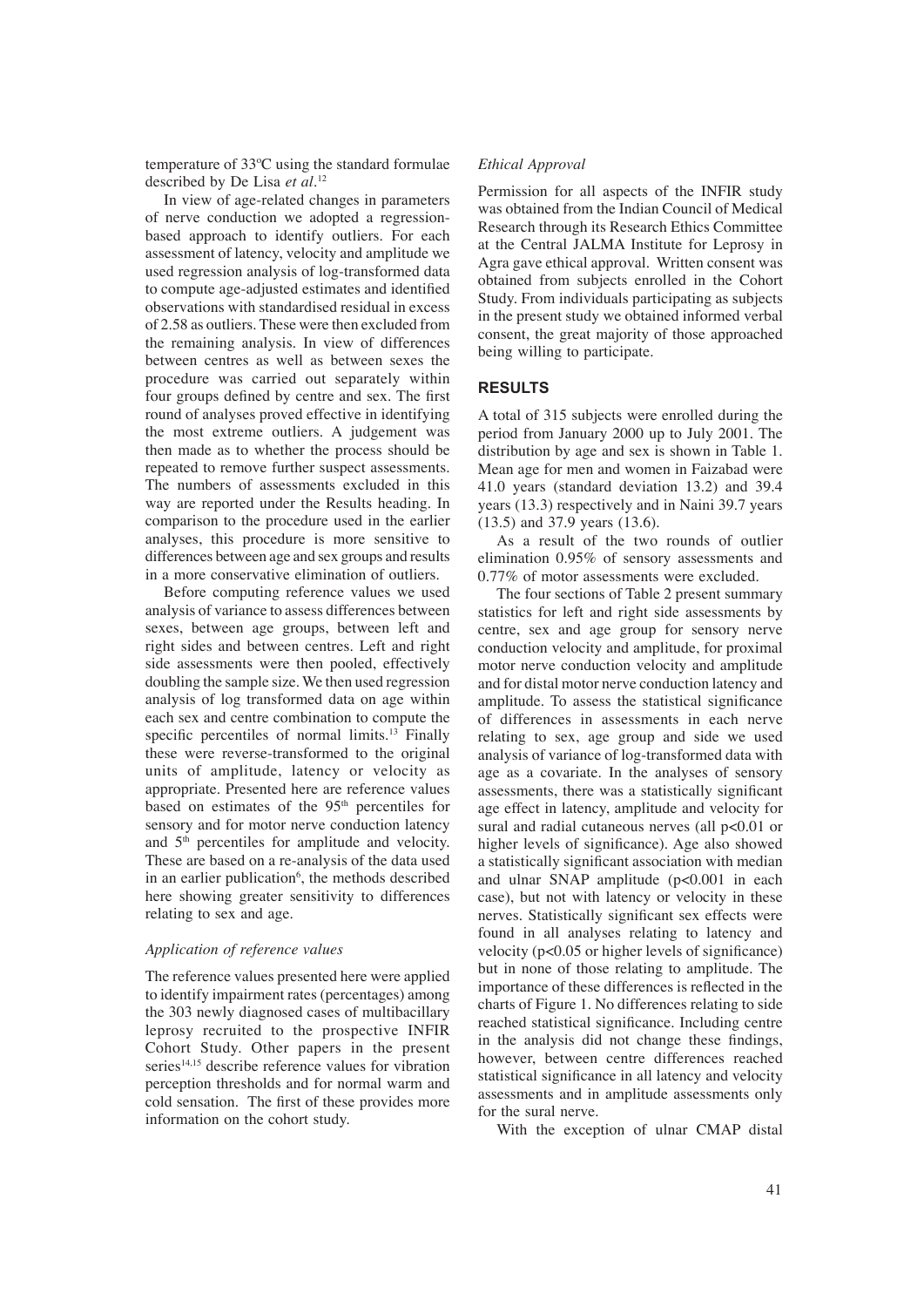|              |                  |                  | Age groups (years) |                  |              |
|--------------|------------------|------------------|--------------------|------------------|--------------|
| <b>Sex</b>   | $\leq 30$ yrs    | $31-40$ yrs      | $41-50$ yrs        | 51-60 yrs        | <b>Total</b> |
| Female       | 21<br>26.3, 52.5 | 20<br>25.0, 50.0 | 21<br>26.3, 52.5   | 18<br>22.5, 47.4 | 80<br>50.6   |
| <b>Male</b>  | 19<br>24.4, 47.5 | 20<br>25.6, 50.0 | 19<br>24.4, 47.5   | 20<br>25.6, 52.6 | 78<br>49.4   |
| <b>Total</b> | 40<br>25.3       | 40<br>25.3       | 40<br>25.3         | 38<br>24.1       | 158          |

**Faizabad Table 1: Age and sex distribution plus row and column percentages for subjects assessed in two centres**

| <b>Naini</b>       |  |
|--------------------|--|
| Age groups (years) |  |

|               |                  | $\circ$ $\circ$  | $\sim$<br>$\overline{\phantom{a}}$ |                  |              |  |
|---------------|------------------|------------------|------------------------------------|------------------|--------------|--|
| <b>Sex</b>    | $\leq 30$ yrs    | $31-40$ yrs      | 41-50 yrs                          | 51-60 yrs        | <b>Total</b> |  |
| <b>Female</b> | 24<br>30.8, 54.6 | 20<br>25.6, 51.3 | 17<br>21.8, 47.2                   | 17<br>21.8, 44.7 | 78<br>49.7   |  |
| <b>Male</b>   | 20<br>25.3, 45.5 | 21<br>24.1, 48.7 | 22<br>24.1, 52.8                   | 20<br>26.6, 55.3 | 84<br>50.3   |  |
| <b>Total</b>  | 44<br>28.0       | 39<br>24.8       | 36<br>22.9                         | 38<br>24.3       | 157          |  |

latency, proximal and distal assessments in all three motor nerves showed a statistically significant age-related trend (p<0.05 or less). For the ulnar nerve, there were statistically significant age and sex interactions for MNCV and CMAP latency. There was also a statistically significant sex effect for median and peroneal CMAP proximal latency  $(p<0.01$  and  $p<0.05$  respectively). There were no statistically significant differences between left and right sides. Including a comparison between centres did not change these findings. In all analyses differences between centres were statistically significant ( $p<0.01$  or less), the only exception being in CMAP proximal latency and CMAP distal amplitude for the median nerve.

 For the remaining analysis we proceeded with calculation of thresholds based on pooled left and right side assessments. The resulting thresholds based on the 95th percentile are presented in Table 3, broken down by sex and four ten year age bands by centre and for combined centres.

The association with age, sex and centre is evident in the trends in reference values presented in Table 3. This is reinforced in Figure 1, which presents scatter plots for sensory and motor nerve conduction assessments for the ulnar nerve overwritten with the 95<sup>th</sup> percentiles based on data from combined centres plus a shaded area illustrating the distance between centre-specific thresholds.

 Applying the thresholds based on centre, sex and age-specific 95<sup>th</sup> percentiles to assessments of the leprosy-affected cohort at time of diagnosis we computed impairment rates in all nerves (Table 4). These draw attention to the high rates of impairment found in the cohort and go far beyond the impaired rates identified by monofilament testing.7

 The scatter plots for the ulnar nerve presented in Figure 2 further illustrate the extent of impaired function found in the leprosy cohort. In these charts a default extreme value was substituted for nerves found to be non-conducting.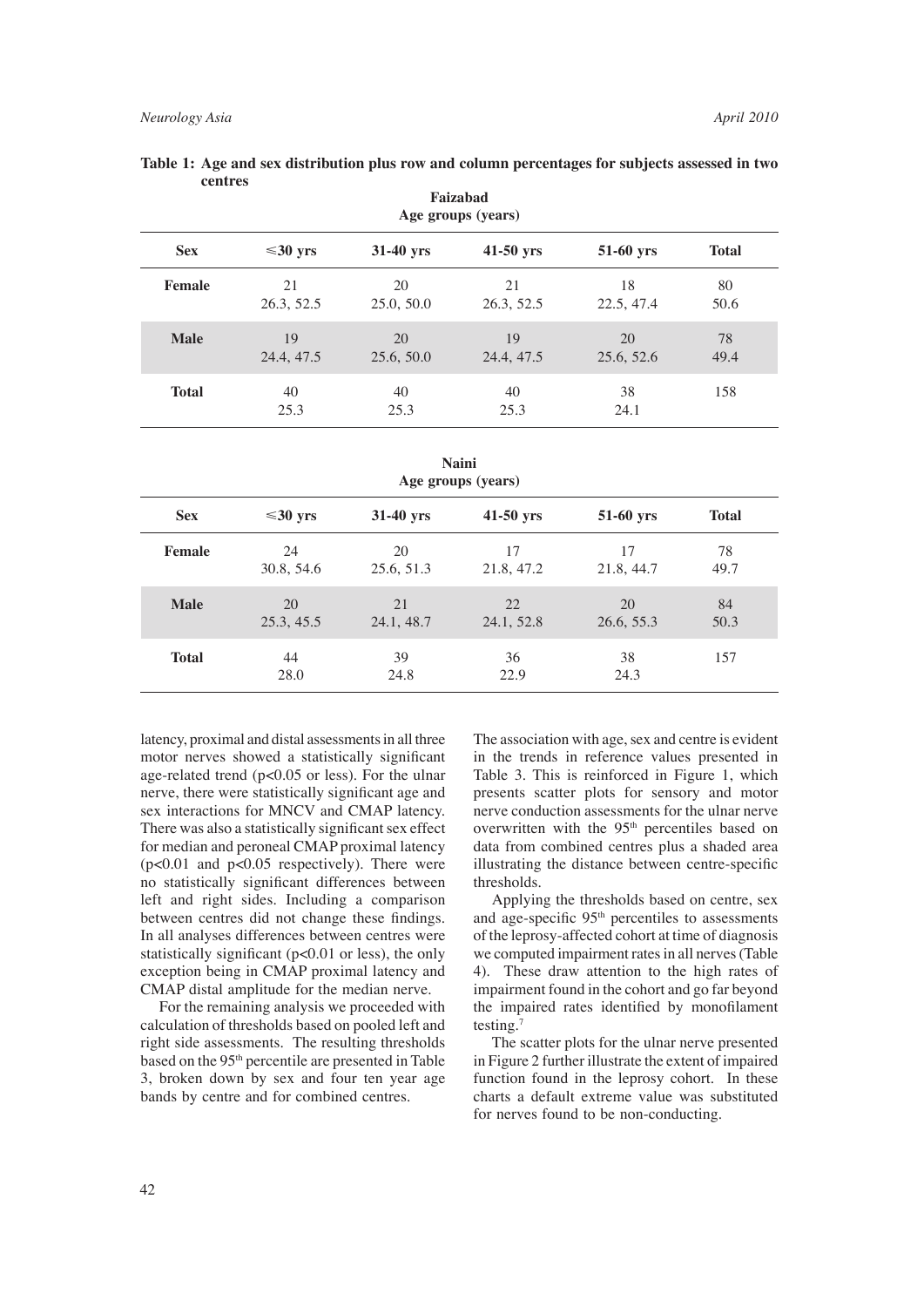| Age Group     | Side          | nar<br>$\Box$                                                                                                                                                                             | Median                                                                | Radial Cutaneous                                                  | Sural                                                     |
|---------------|---------------|-------------------------------------------------------------------------------------------------------------------------------------------------------------------------------------------|-----------------------------------------------------------------------|-------------------------------------------------------------------|-----------------------------------------------------------|
|               |               | Sensory nerve                                                                                                                                                                             | conduction velocity in m/sec for male subjects by ag-                 |                                                                   | group in Faizabad                                         |
| $\leq 30$ yrs | Right         | 59.4 (7.6), 59.0                                                                                                                                                                          | 54.7<br>$(7.0)$ ,<br>54.9<br>19,                                      | (8.6), 63.5<br>63.7<br>18,                                        | 57.1<br>$(6.9)$ ,<br>56.3<br>18,                          |
|               | Left          | 57.5 (6.9), 58.5                                                                                                                                                                          | 19, 54.9 (6.6), 54.5                                                  | (7.7), 65.4<br>63.3<br>18,                                        | 59.2<br>56.2 (7.6),<br>18,                                |
| $31-40$ yrs   | Right<br>Left | 58.8 (5.4), 59.1                                                                                                                                                                          | 56.8<br>56.2 (7.3),<br>20,                                            | (7.4), 68.6<br>66.8<br>19,                                        | 60.0<br>58.8 (5.7),<br>18,                                |
|               |               | 57.3 (6.7), 58.0                                                                                                                                                                          | 58.6<br>57.0 (5.8),<br>20,                                            | (7.6), 67.5<br>64.9<br>20,                                        | 61.5<br>$60.0(6.8)$ ,<br>20,                              |
| 41-50 yrs     | Right<br>Left | 58.0 (6.2), 57.1<br>$\frac{9}{19} \frac{9}{19} \frac{1}{17} \frac{1}{17}$                                                                                                                 | 17, 56.7 (4.9), 56.3                                                  | (7.3), 66.7<br>67.4<br>17,                                        | 63.4<br>(7.0),<br>61.2<br>16,                             |
|               |               | 59.0 (6.3), 60.0                                                                                                                                                                          | 16, 58.1 (5.0), 57.9                                                  | 65.3 (6.3), 66.3<br>17,                                           | $(7.9)$ , 58.5<br>60.2<br>15,                             |
| 51-60 yrs     | Right         | 56.0(6.9), 55.1<br>20,                                                                                                                                                                    | 20, 55.5, (8.0), 56.2                                                 | 20, 64.6 (6.9), 63.8                                              | 18, 60.5(7.3), 58.7                                       |
|               | Left          | 57.2 (6.0), 55.6                                                                                                                                                                          | 19, 57.5 (4.5), 56.7                                                  | 20, 65.6 (5.3), 66.5                                              | 59.<br>$18, 60.3(6.4)$ ,                                  |
|               |               | Sensory nerve                                                                                                                                                                             | conduction velocity in m/sec for female subjects by age               |                                                                   | group in Faizabad                                         |
| $\leq 30$ yrs | Right         |                                                                                                                                                                                           | 59.5 (7.5), 61.5                                                      | 21, 65.8 (8.4), 66.7                                              | 57.7 (6.3), 58.5<br>21,                                   |
|               | Left          |                                                                                                                                                                                           | 21, 59.5 (7.5), 61.5<br>21, 60.5 (7.7), 62.3                          | 65.5 (8.6), 67.5<br>21,                                           | 58.5 (6.5), 57.5<br>21,                                   |
| 31-40 yrs     | Right<br>Left | 21, 60.3 $(7.0)$ , 61.5<br>20, 59.8 $(5.3)$ , 59.8<br>20, 62.7 $(5.4)$ , 63.1<br>19, 62.7 $(5.4)$ , 63.1<br>20, 62.4 $(5.7)$ , 62.8<br>21, 60.0 $(7.8)$ , 60.0<br>20, 62.5 $(6.5)$ , 63.1 | 61.6(6.2), 60.8<br>20,                                                | 71.9<br>72.1 (5.9),<br>19,                                        | 62.8<br>$62.7(4.6)$ ,<br>17,                              |
|               |               |                                                                                                                                                                                           | 64.1<br>63.9 (6.4),<br>20,                                            | $71.7$<br>$(6.5)$ ,<br>71.4<br>20,                                | 65.4<br>64.7 (4.3),<br>16,                                |
| 41-50 yrs     | Right<br>Left |                                                                                                                                                                                           | 21, 58.7 (7.9), 57.6                                                  | (7.7), 68.6<br>68.7<br>21,                                        | 61.5<br>62.1 (4.7),<br>21,                                |
|               |               |                                                                                                                                                                                           | 21, 60.4 (8.6), 61.3                                                  | (7.7), 70.5<br>21, 69.1                                           | 62.2<br>$62.8(6.5)$ ,<br>21,                              |
| 51-60 yrs     | Right         | 57.7 (6.2), 58.8<br>$\frac{18}{18}$                                                                                                                                                       | 18, 55.8 (8.6), 55.8                                                  | (7.7), 66.7<br>66.0<br>17,                                        | 64.0<br>62.5 (5.3),<br>16,                                |
|               | Left          | $(6.3)$ , 58.8<br>59.4                                                                                                                                                                    | 18, 55.8 (9.6), 56.5                                                  | $(7.5)$ , 66.9<br>66.6<br>18,                                     | 63.6<br>62.0 (7.1),<br>15,                                |
|               |               |                                                                                                                                                                                           | Sensory nerve conduction velocity in m/sec for male subjects by age   |                                                                   | group in Naini                                            |
| $\leq 30$ yrs | Right         | 49.7 (5.4), 49.4<br>$\Omega$                                                                                                                                                              | 50.4(5.6), 51.4<br>20,                                                | 51.9<br>53.0 (5.2),<br>20,                                        | 45.1 (4.4),<br>19,                                        |
|               | Left          | 49.2 (5.7), 49.1<br>20,                                                                                                                                                                   | 20, 49.2 (5.9), 47.8                                                  | (7.1), 52.2<br>54.5<br>19,                                        | 46.8 (5.7), 45.7<br>19,                                   |
| $31-40$ yrs   | Right         | 55.4<br>55.1 (8.1),<br>19, 19,                                                                                                                                                            | 55.1<br>55.0 (7.2),<br>19,                                            | (5.2), 57.1<br>57.8<br>19,                                        | 49.2<br>$48.9(4.8)$ ,                                     |
|               | Left          | 52.6<br>53.4 (6.5),                                                                                                                                                                       | 53.9<br>54.0 (6.7),<br>19,                                            | $(7.4)$ , 58.1<br>58.6<br>17,                                     | 46.8<br>48.4 (4.7),<br>19, 19,                            |
| $41-50$ yrs   | Right         | 50.7<br>51.9 (6.3),<br>$\frac{8}{18}$                                                                                                                                                     | 18, 53.1 (7.1), 51.3                                                  | (6.9), 55.7<br>59.1<br>18,                                        | 47.7<br>48.9 (5.9),<br>18,                                |
|               | Left          | 50.5<br>50.9 (6.3),                                                                                                                                                                       | (5.8), 52.8<br>18, 52.1                                               | (7.9), 57.6<br>59.3<br>17,                                        | 50.1<br>(7.1),<br>50.2<br>18,                             |
| 51-60 yrs     | Right<br>Left | 54.7<br>$(9.4)$ ,<br>54.6<br>$\frac{1}{2}$                                                                                                                                                | 55.5<br>21, 54.1 (6.6),                                               | $60.8$<br>(7.1),<br>59.7<br>19,                                   | 49.4<br>50.1 (4.9),<br>20,                                |
|               |               | 52.3<br>(7.8),<br>52.2                                                                                                                                                                    | (5.2), 53.2<br>52.1                                                   | $\tilde{\mathcal{E}}$<br>58.<br>(6.0),<br>57.6<br>$\overline{21}$ | 49.0<br>$(5.4)$ ,<br>50.0                                 |
|               |               |                                                                                                                                                                                           | Sensory nerve conduction velocity in m/sec for female subjects by age |                                                                   | group in Naini                                            |
| $\leq 30$ yrs | Right         | 57.0<br>56.5 (7.7),                                                                                                                                                                       | 56.9 (6.0), 56.8<br>23,                                               | 57.9 (5.8), 57.9<br>24,                                           | 50.2<br>$50.9(6.5)$ ,<br>24,                              |
|               | Left          | 53.1<br>53.9 (6.8),<br>34.599177.                                                                                                                                                         | 53.5<br>24, 53.7 (5.7),                                               | 56.8 (6.0), 56.0<br>24,                                           | 49.6<br>50.1 (5.2),<br>23,                                |
| 31-40 yrs     | Right<br>Left | 55.3<br>56.7 (5.9),                                                                                                                                                                       | 57.4<br>19, 55.1 (6.3),                                               | 58.7 (5.6), 59.9<br>20,                                           | 53.3<br>53.7 (7.0),                                       |
|               |               | 53.3<br>54.1 (5.7),                                                                                                                                                                       | 54.3<br>$(6.7)$ ,<br>54.9<br>55.2<br>54.7<br>$\frac{18}{17}$          | 57.4<br>$(6.1)$ , $\vdots$<br>57.9<br>19,                         | 51.8<br>(5.8),<br>51.9<br>19, 17, 17, 19                  |
| 41-50 yrs     | Right         | 54.4<br>$(9.8)$ .<br>54.9                                                                                                                                                                 | 54.5<br>$(8.2)$ ,                                                     | 59.8<br>$(8.6)$ ,<br>58.4<br>$\overline{17}$ ,                    | 53.2<br>$(7.5)$ ,<br>51.4                                 |
|               | Left          | 58.7<br>$(8.1)$ ,<br>55.2                                                                                                                                                                 | 57.2<br>$(7.2)$ ,<br>$\left(\frac{1}{2}\right)$                       | 57.5<br>$(9.0)$ ,<br>573<br>17,                                   | 51.5<br>50.0 (6.7),                                       |
| 51-60 yrs     | Right<br>Left | 57.3<br>$(7.7)$ ,<br>56.2<br>15                                                                                                                                                           | 58.0<br>$(8.1)$ ,<br>56.0                                             | 59.3<br>(7.8),<br>59.6<br>17,                                     | 53.3<br>$(3.7)$ ,<br>53.2<br>$\overline{r}, \overline{r}$ |
|               |               | 55.0<br>54.7                                                                                                                                                                              | 51.8<br>$(5.8)$ .<br>53.3                                             | 57.9<br>$(7.5)$ .<br>58.2<br>$\overline{\Gamma}$                  | 51.8<br>$(5.1)$ .<br>52.3                                 |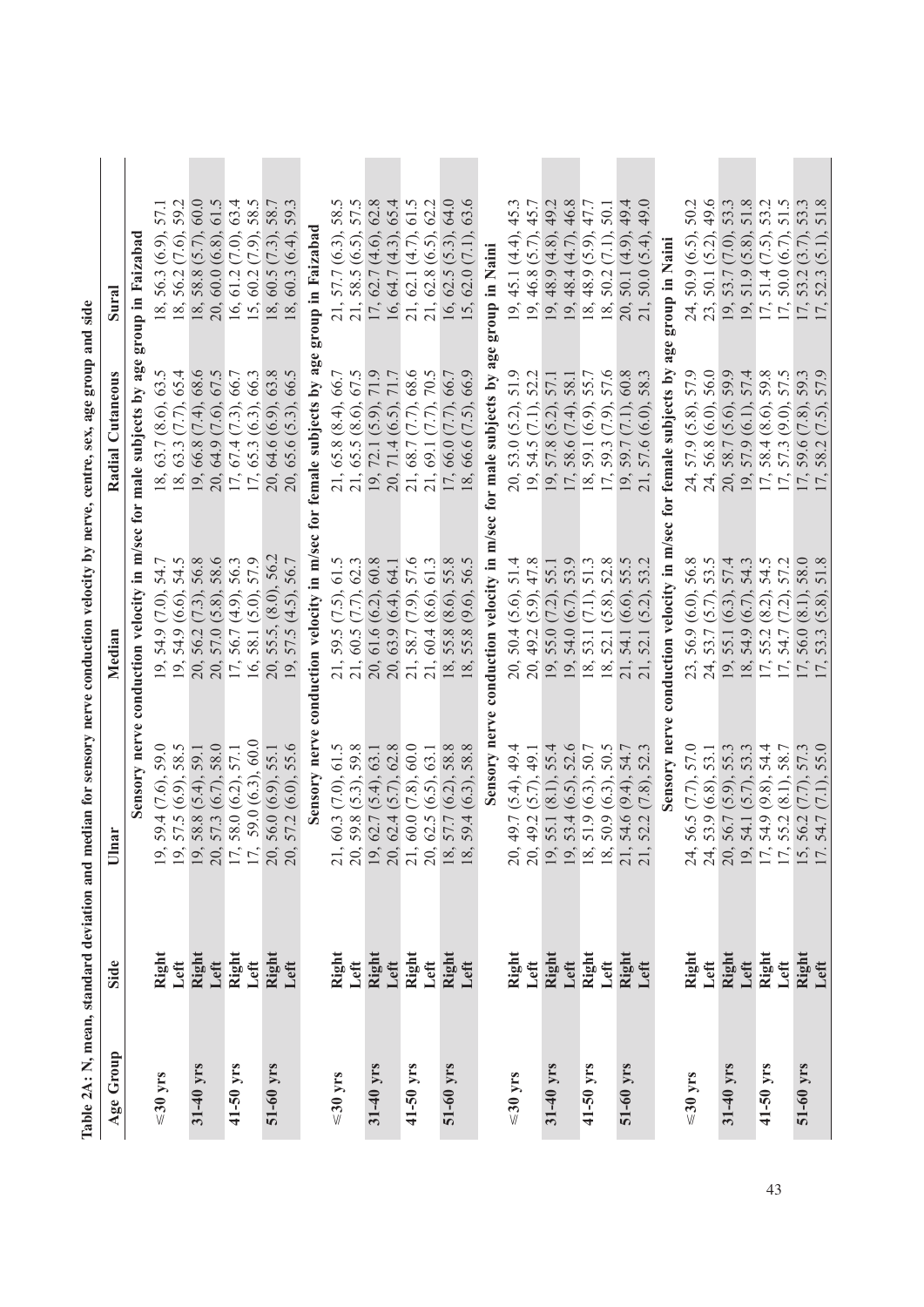| Age Group     | Side                   | Ulnar                                                                                                                            | Median                                                                                                                    | Radial Cutaneous                                                                                                               | Sural                                                                                                                                                                                              |
|---------------|------------------------|----------------------------------------------------------------------------------------------------------------------------------|---------------------------------------------------------------------------------------------------------------------------|--------------------------------------------------------------------------------------------------------------------------------|----------------------------------------------------------------------------------------------------------------------------------------------------------------------------------------------------|
|               |                        |                                                                                                                                  |                                                                                                                           | SNAP amplitude in $\mu V$ for male subjects by age group in Faizabad                                                           |                                                                                                                                                                                                    |
| $\leq$ 30 yrs | Right<br>Left          | 30.1<br>(18.5),<br>19, 32.3<br>19, 33.8                                                                                          | 19, 47.7 (20.8), 39.4<br>19, 45.3 (19.0), 42.0                                                                            | 18, 27.8 (9.4), 24.8                                                                                                           | 27.4<br>29.7 (10.8),<br>18,                                                                                                                                                                        |
|               |                        | 33.6<br>$(16.0)$ ,                                                                                                               |                                                                                                                           | 18, 31.8 (8.7), 31.0                                                                                                           | 28.4<br>18, 27.9 (11.0),                                                                                                                                                                           |
| 31-40 yrs     | Right<br>Left          | 31.0<br>$(13.3),$<br>$(13.2),$<br>$\begin{array}{l} 19,33,0\\ 20,32.4\\ 17,25.0\\ 17,29.3\\ 0\\ 20,23.5\\ 20,23.7\\ \end{array}$ | 20, 44.0 (15.8), 43.4                                                                                                     | $\begin{array}{c} 19, 28, 0 (11.4), 24.8 \\ 20, 31.2 (10.4), 33.0 \\ 17, 26.2 (8.8), 24.6 \\ 17, 28.7 (8.9), 27.0 \end{array}$ | 26.3<br>18, 29.8 (16.0),                                                                                                                                                                           |
|               |                        | $30.7$<br>$25.0$                                                                                                                 |                                                                                                                           |                                                                                                                                | 24.9                                                                                                                                                                                               |
| $41 - 50$ yrs | Right<br>Left          | $(10.4)$ ,                                                                                                                       | 20, 48.6 (15.6), 52.8<br>17, 43.8 (16.7), 43.0                                                                            |                                                                                                                                | 20.9<br>$20, 29.0$ (15.3), 2<br>16, 23.3 (10.8), 2                                                                                                                                                 |
|               |                        | 29.5<br>$(12.4)$ ,                                                                                                               | $16, 45.2$ (19.4), 44.3                                                                                                   |                                                                                                                                | 15, 21.6 (12.3), 18.2                                                                                                                                                                              |
| 51-60 yrs     | Right<br>Left          | 11.0), 24.0                                                                                                                      | 20, 33.9 (14.3), 34.4                                                                                                     | 20, 21.4 (6.2), 20.0                                                                                                           | 18, 17.4 $(5.5)$ , 17.0                                                                                                                                                                            |
|               |                        | 20.2<br>(15.0),                                                                                                                  | 19, 36.3 (13.5), 37.0                                                                                                     | 20, 23.6 (6.5), 23.2                                                                                                           | (5.5, 19.0)<br>18.7                                                                                                                                                                                |
|               |                        |                                                                                                                                  |                                                                                                                           | SNAP amplitude in µV for female subjects by age group in Faizaba                                                               |                                                                                                                                                                                                    |
| $\leq 30$ yrs |                        | $17.7$ , $29.8$                                                                                                                  |                                                                                                                           |                                                                                                                                |                                                                                                                                                                                                    |
|               | Right<br>Left          | (22.6), 30.8                                                                                                                     |                                                                                                                           | 21, 29.6 (11.5), 26.2<br>21, 31.3 (10.2), 28.5                                                                                 |                                                                                                                                                                                                    |
| 31-40 yrs     | Right<br>Left          | $(17.0), 36.4$<br>$(20.7), 33.1$<br>21, 332<br>20, 36.8<br>19, 37.1<br>19, 39.2<br>20, 42.1<br>20, 42.1<br>18, 30.7              | 21, 43.2 (19.3), 38.2<br>21, 51.2 (27.0), 49.0<br>20, 57.5 (18.3), 58.6<br>20, 62.2 (21.2), 64.4<br>21, 42.6 (15.0), 42.7 | $\begin{array}{c} 19, 30.9 \ (8.8), 30.3 \\ 20, 32.0 \ (9.5), 31.0 \end{array}$                                                | 21, 31.8 (12.1), 32.6<br>21, 32.4 (14.5), 33.3<br>17, 21.3 (8.9), 20.6<br>16, 22.8 (16.5), 19.3<br>21, 24.5 (9.7), 19.8<br>21, 25.3 (10.9), 21.5                                                   |
|               |                        |                                                                                                                                  |                                                                                                                           |                                                                                                                                |                                                                                                                                                                                                    |
| 41-50 yrs     | Right                  | 32.8<br>$(16.0)$ , $(24.1)$ ,                                                                                                    |                                                                                                                           | 21, 31.8 (10.1), 29.2                                                                                                          |                                                                                                                                                                                                    |
|               | Left                   | 35.9                                                                                                                             | 21, 50.3 (24.7), 37.1                                                                                                     | 21, 33.2 (9.2), 34.1                                                                                                           |                                                                                                                                                                                                    |
| 51-60 yrs     | Right<br>Left          | (13.2), 24.0<br>, 25.9                                                                                                           | 34.2 (18.4), 27.9<br>$\frac{18}{18}$                                                                                      | 17, 30.7 (8.9), 30.5                                                                                                           | 16, 20.0 $(9.4)$ , 18.5                                                                                                                                                                            |
|               |                        | 25.0<br>(23.0),                                                                                                                  | 38.8 (21.1), 41.0                                                                                                         | 18, 30.6 (14.5), 32.5                                                                                                          | $(9.3)$ , 19.1<br>15, 17.6                                                                                                                                                                         |
|               |                        |                                                                                                                                  |                                                                                                                           | SNAP amplitude in $\mu V$ for male subjects by age group in Naini                                                              |                                                                                                                                                                                                    |
| $\leq 30$ yrs |                        | (19.7), 32.0                                                                                                                     | 20, 42.9 (15.7), 44.0                                                                                                     |                                                                                                                                |                                                                                                                                                                                                    |
|               | Right<br>Left          | (18.6), 35.4<br>20, 36.8<br>20, 40.9                                                                                             | 20, 46.3 (18.0), 47.4                                                                                                     | 20, 27.8 (9.3), 26.5<br>19, 29.9 (10.5), 27.6                                                                                  | 19, 21.6 (8.5), 23.9<br>19, 22.9 (7.6), 22.8                                                                                                                                                       |
| 31-40 yrs     | Right                  | (11.7), 27.2                                                                                                                     |                                                                                                                           |                                                                                                                                |                                                                                                                                                                                                    |
|               |                        | 30.2<br>$(14.9)$ ,                                                                                                               |                                                                                                                           |                                                                                                                                |                                                                                                                                                                                                    |
| 41-50 yrs     | Left<br>Right          | (15.3), 22.0<br>19, 29.0<br>19, 34.2<br>18, 26.0<br>18, 26.8<br>21, 18.9<br>21, 21.1                                             | $19, 34.2 (17.5), 33.4$<br>$19, 39.7 (22.6), 38.5$<br>$18, 29.6 (16.3), 27.0$                                             | 19, 25.9 (9.6), 24.7<br>17, 32.2 (15.9), 28.7<br>18, 30.4 (8.8), 29.0                                                          | $\begin{array}{c} 19, 18.9 (8.9), 18.3 \\ 19, 20.3 (10.5), 17.4 \\ 18, 19.2 (8.6), 17.3 \end{array}$                                                                                               |
|               | Left                   | 22.6<br>(12.8),                                                                                                                  | 18, 40.1 (19.2), 35.8                                                                                                     | 17, 31.7 (8.2), 30.4                                                                                                           | 18, 20.1 (7.1), 20.7                                                                                                                                                                               |
| 51-60 yrs     | Right<br>Left          | $(9.3)$ , 17.3                                                                                                                   | 21, 31.7 (19.8), 28.3<br>21, 33.2 (15.6), 28.7                                                                            | 19, 24.2 (7.7), 23.0<br>21, 24.2 (7.0), 23.1                                                                                   | 20, 16.3 (13.1), 12.1<br>21, 14.3 (10.7), 10.6                                                                                                                                                     |
|               |                        | , 19.2<br>(12.6),                                                                                                                |                                                                                                                           | (7.0),                                                                                                                         | (10.7), 10.6                                                                                                                                                                                       |
|               |                        | <b>SNAP</b>                                                                                                                      | amplitude in µV for female subjects by age group in                                                                       | Naini                                                                                                                          |                                                                                                                                                                                                    |
| $\leq 30$ yrs |                        | $20.3$ ), $28.7$                                                                                                                 | 23, 54.4 (29.4), 38.3                                                                                                     |                                                                                                                                | 24, 26, 4 (10.1), 24.0<br>23, 25.8 (9.3), 23.5<br>19, 22.8 (13.8), 17.8<br>19, 21.5 (11.6), 16.3<br>17, 23.3 (13.4), 19.3<br>17, 15.7 (4.0), 16.0<br>17, 15.7 (4.0), 16.0<br>17, 17.5 (15.2), 12.7 |
|               | Right<br>Left          | (19.8), 29.9                                                                                                                     | 24, 62.5 (35.2), 60.0                                                                                                     |                                                                                                                                |                                                                                                                                                                                                    |
| 31-40 yrs     | Right<br>Left<br>Right | (12.7), 41.7<br>24, 35.5 (<br>24, 37.9 (<br>20, 40.2 (<br>17, 34.3 (<br>17, 39.0 (                                               | 19, 51.6 (21.5), 47.7                                                                                                     |                                                                                                                                |                                                                                                                                                                                                    |
|               |                        |                                                                                                                                  |                                                                                                                           |                                                                                                                                |                                                                                                                                                                                                    |
| 41-50 yrs     |                        | $(20.5)$ , 43.4<br>(15.5), 29.5<br>(15.0), 36.0                                                                                  |                                                                                                                           |                                                                                                                                |                                                                                                                                                                                                    |
|               | Left                   |                                                                                                                                  | 18, 65.9 $(25.0)$ , 69.4<br>17, 46.1 $(15.9)$ , 52.3<br>17, 51.9 $(16.2)$ , 49.3                                          | 24, 36.0 (11.5), 32.4<br>24, 36.5 (11.6), 35.5<br>20, 35.4 (12.0), 35.4<br>19, 34.4 (11.1), 34.2<br>17, 32.9 (9.6), 31.8       |                                                                                                                                                                                                    |
| 51-60 yrs     | Right<br>Left          | $(8.9)$ , 19.7<br>(12.5), 23.7<br>15, 21.4<br>17, 25.9                                                                           | $, 34.3$ (15.4), 33.5<br>, 45.1 (25.6), 45.4<br>17, 17,                                                                   | 17, 24.1 (6.3), 22.8<br>17, 26.1 (7.5), 25.0                                                                                   |                                                                                                                                                                                                    |
|               |                        | 23.7                                                                                                                             |                                                                                                                           |                                                                                                                                |                                                                                                                                                                                                    |

Table 2B. N, mean, standard deviation and median for SNAP amplitude in  $\mu$ V by nerve, centre, sex, age group and side. **Table 2B. N, mean, standard deviation and median for SNAP amplitude in μV by nerve, centre, sex, age group and side.** 

## *Neurology Asia April 2010*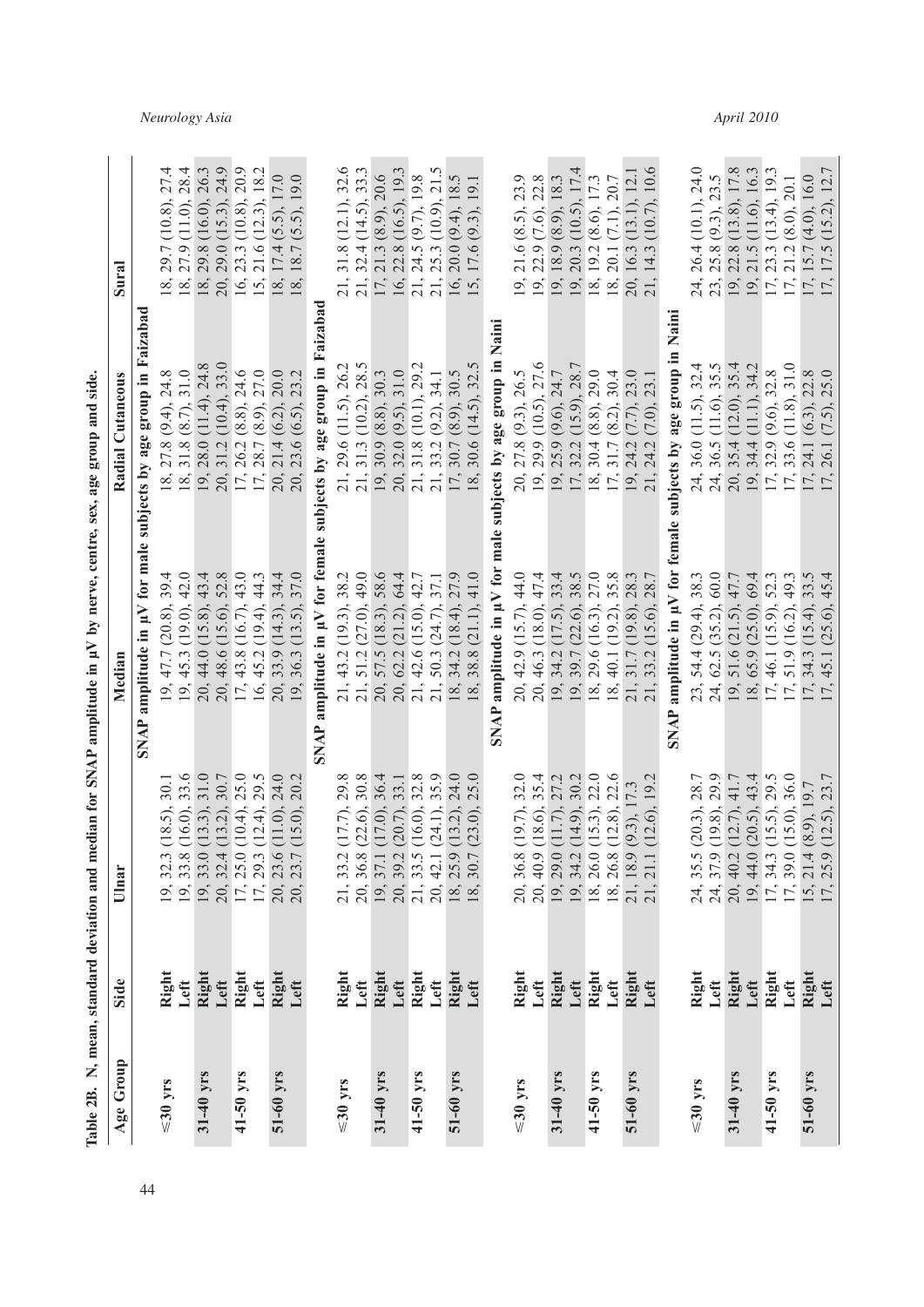|                |               |                                                                                                                      |                                                                                                                                                                                              | Table 2C. N, mean, standard deviation and median for proximal MNC velocity and amplitude by nerve, centre, sex, age group & side.                                        |                                                                                                                                                                                                                      |                                                                                                                                                                                                      |                                                                                                                                                                                                                                        |
|----------------|---------------|----------------------------------------------------------------------------------------------------------------------|----------------------------------------------------------------------------------------------------------------------------------------------------------------------------------------------|--------------------------------------------------------------------------------------------------------------------------------------------------------------------------|----------------------------------------------------------------------------------------------------------------------------------------------------------------------------------------------------------------------|------------------------------------------------------------------------------------------------------------------------------------------------------------------------------------------------------|----------------------------------------------------------------------------------------------------------------------------------------------------------------------------------------------------------------------------------------|
| Age Group      | Side          | Ulnar                                                                                                                | Median                                                                                                                                                                                       | Common Peronea                                                                                                                                                           | Ulnar                                                                                                                                                                                                                |                                                                                                                                                                                                      | Common Peroneal                                                                                                                                                                                                                        |
|                |               |                                                                                                                      | Proximal MNC velocity in m/sec for male subjects in Faizabad                                                                                                                                 |                                                                                                                                                                          |                                                                                                                                                                                                                      | Proximal CMAP amplitude in mV for male                                                                                                                                                               | subjects in Faizabad                                                                                                                                                                                                                   |
| ${\leq}30$ yrs | Right<br>Left | 19, 66.1 (3.7), 65.4<br>18, 65.1 (3.3), 64.8<br>20, 62.5 (4.8), 62.7                                                 |                                                                                                                                                                                              | 58.4<br>58.                                                                                                                                                              | $13.3$<br>$13.4$                                                                                                                                                                                                     |                                                                                                                                                                                                      |                                                                                                                                                                                                                                        |
| 31-40 yrs      | Right<br>Left | 20, 61.6 (5.5), 63.1                                                                                                 | 19, 67.5 (4.8), 68.4<br>18, 67.1 (5.7), 66.4<br>20, 65.1 (3.4), 64.5<br>19, 65.6 (4.3), 64.8<br>19, 61.5 (4.6), 61.9                                                                         | 54.8<br>$58.8(5.7),$<br>$58.8(4.9),$<br>$57.2(6.7),$<br>$56.6(4.2),$                                                                                                     | $\begin{array}{c} 13.0 \\ 13.5 \\ 12.3 \end{array}$<br>19, 13.3 $(2.7)$ , 1<br>18, 13.9 $(4.2)$ , 1<br>20, 13.5 $(3.0)$ , 1<br>20, 13.1 $(2.7)$ , 1                                                                  |                                                                                                                                                                                                      | $7.3$ $6.8$                                                                                                                                                                                                                            |
| 41-50 yrs      | Right<br>Left | 19, 61.0 (4.2), 60.4                                                                                                 |                                                                                                                                                                                              |                                                                                                                                                                          | $(3.2), 12.3$<br>$(2.8), 12.1$<br>$(3.5), 10.8$                                                                                                                                                                      |                                                                                                                                                                                                      | $6.0\,$<br>$5.8\,$                                                                                                                                                                                                                     |
| 51-60 yrs      | Right<br>Let  | 19, 60.6 (3.5), 61.3<br>19, 56.1 (4.2), 55.7<br>20, 57.9 (5.1), 59.3                                                 | 18, 62.9 $(3.8)$ , 63.2<br>20, 59.0 $(5.3)$ , 59.2<br>20, 59.8 $(4.3)$ , 60.7                                                                                                                | , 53.5 (5.3), 52.5<br>, 54.3 (5.0), 53.8<br>, 50.6 (5.1), 50.8<br>, 50.9 (5.6), 51.0<br><u>ງ ສ ສ ສ ສ ສ ສ ສ ສ</u>                                                         | $\begin{array}{c} 19, 11.8\ (3.2), 12.3 \\ 19, 11.7\ (2.8), 12.1 \\ 19, 11.2\ (3.5), 10.8 \\ 20, 10.7\ (3.5), 10.4 \end{array}$                                                                                      | 19, 15, (3,3), 16, 1<br>18, 17,6 (4,1), 16,5<br>20, 16, 2 (4,1), 15,6<br>20, 16, 2 (4,1), 15,6<br>19, 17, 4 (4,5), 16, 1<br>18, 16, 3 (4,7), 16, 1<br>20, 13, 0 (4,2), 13,4<br>20, 12, 7 (2,9), 13,4 | 19, 8.7 $(3.7)$ , 8.0<br>18, 9.4 $(4.2)$ , 10.5<br>20, 7.4 $(2.0)$ , 7.3<br>19, 6.5 $(2.7)$ , 6.0<br>19, 6.3 $(2.8)$ , 5.8<br>19, 5.7 $(2.6)$ , 5.1<br>19, 5.7 $(2.6)$ , 5.1                                                           |
|                |               |                                                                                                                      | Proximal MNC velocity in m/sec for female                                                                                                                                                    | ibjects in Faizabad                                                                                                                                                      | Proximal CMAP an                                                                                                                                                                                                     | itude in mV for fema                                                                                                                                                                                 | subjects in Faizabad                                                                                                                                                                                                                   |
| ${\leq}30$ yrs | Right<br>Left | 21, 65.6 (4.7), 65.6<br>20, 66.6 (5.5), 65.1                                                                         |                                                                                                                                                                                              |                                                                                                                                                                          |                                                                                                                                                                                                                      |                                                                                                                                                                                                      |                                                                                                                                                                                                                                        |
| 31-40 yrs      | Right<br>Left | 20, 65.5 (5.8), 66.4<br>19, 65.2 (3.1), 66.7<br>21, 65.0 (5.8), 64.4                                                 | $\begin{array}{l} 21, 66.2 \ (5.1), 66.6 \\ 21, 67.5 \ (5.4), 66.8 \\ 20, 66.4 \ (3.7), 66.7 \\ 19, 66.2 \ (6.0), 65.2 \\ 20, 63.0 \ (5.1), 62.6 \\ 21, 63.8 \ (5.5), 64.1 \end{array}$      | $, 61.0 (5.9), 59.1$<br>$, 61.9 (5.4), 60.3$<br>$, 60.5 (6.0), 60.4$<br>$, 58.3 (5.6), 57.5$<br>$, 55.9 (4.5), 56.4$<br>$, 57.6 (3.5), 58.5$<br>ส์ สำคัญ สาย<br>สำคัญ สำ | $\begin{array}{c} 20,\, 143,\, (3.3),\, 13.5 \\ 21,\, 15.1,\, (3.7),\, 15.4 \\ 20,\, 13.6,\, (3.4),\, 12.6 \\ 19,\, 13.8,\, (3.1),\, 13.3 \\ 21,\, 13.4,\, (2.6),\, 13.7 \\ 20,\, 13.0,\, (3.3),\, 12.7 \end{array}$ | 21, 16.6 (4.4), 16.4<br>21, 17.0 (5.1), 16.4<br>20, 16.2 (3.7), 16.5<br>20, 16.1 (4.2), 16.4<br>20, 14.5 (4.3), 14.3<br>21, 15.5 (4.2), 16.2                                                         | , 8.9 $(2.6)$ , 8.8<br>8.5 $(3.0)$ , 8.6<br>9.6 $(2.2)$ , 6.9<br>9.6 $(2.3)$ , 6.9<br>9.6 $(2.8)$ , 7.0<br>9.7.0 $(2.5)$ , 7.3<br>ส. ส. วั 8 ส. ส. <i>ล</i>                                                                            |
| 41-50 yrs      | Right<br>Left | 20, 63.9 (5.3), 64.1                                                                                                 |                                                                                                                                                                                              |                                                                                                                                                                          |                                                                                                                                                                                                                      |                                                                                                                                                                                                      |                                                                                                                                                                                                                                        |
| 51-60 yrs      | Right<br>Left | 18, 62.1 (4.6), 62.4<br>17, 62.3 (4.7), 63.8                                                                         | 61.7 (6.0), 62.9<br>61.0<br>18, 61.9 (5.2),<br>18,                                                                                                                                           | $54.9(5.3), 54.9$<br>$54.5(4.1), 54.4$<br>16, 17,                                                                                                                        | 18, 12.5 (2.4), 12.8<br>17, 11.9 (3.0), 11.9<br>$(3.0)$ ,                                                                                                                                                            | 18, 12.8 (3.4), 12.4<br>18, 11.9 (4.4), 11.7                                                                                                                                                         | 6.3<br>6.0<br>$16, 6.3$ $(3.0),$ $(17, 6.1)$ $(2.4),$                                                                                                                                                                                  |
|                |               | Proximal MNC velocit                                                                                                 | in m/sec for male subjects in Naini                                                                                                                                                          |                                                                                                                                                                          |                                                                                                                                                                                                                      | Proximal CMAP amplitude in mV for male                                                                                                                                                               | subjects in Naini                                                                                                                                                                                                                      |
| ${\leq}30$ yrs | Right<br>Left | $20, 64.3$ (5.1), 64.2<br>19, 67.1 (5.5), 66.9                                                                       |                                                                                                                                                                                              | 65.9 (10.5), 64.4                                                                                                                                                        |                                                                                                                                                                                                                      |                                                                                                                                                                                                      |                                                                                                                                                                                                                                        |
| 31-40 yrs      | Right<br>Left | 19, 61.0 $(4.4)$ , 60.9<br>19, 60.8 (3.6), 59.8                                                                      | $\begin{array}{c} 19, 63, 8\, (7.6), 63.5 \\ 18, 67.8\, (6.1), 67.0 \\ 19, 60.0\, (5.4), 59.4 \\ 19, 61.5\, (2.8), 63.2 \\ 17, 61.5\, (5.0), 61.9 \end{array}$                               | 18, 65.9 (10.5), 64.4<br>20, 63.1 (7.3), 62.4<br>29, 59.9 (4.6), 52.0<br>19, 58.1 (5.1), 57.3<br>17, 59.2 (7.8), 61.3                                                    |                                                                                                                                                                                                                      |                                                                                                                                                                                                      |                                                                                                                                                                                                                                        |
| 41-50 yrs      | Right<br>Left | 18, 60.9 (5.6), 61.4<br>17, 64.2 (5.0), 63.3                                                                         | 66.0<br>$16, 64.3 (4.6)$ ,                                                                                                                                                                   | 57.3<br>57.3 (6.3),<br>16,                                                                                                                                               |                                                                                                                                                                                                                      |                                                                                                                                                                                                      |                                                                                                                                                                                                                                        |
| 51-60 yrs      | Right<br>Left | 21, 57.1 (5.5), 56.2<br>20, 58.6 (4.8), 57.6                                                                         | 60.9<br>60.1<br>21,60.6(7.5),<br>, 60.4(6.4),                                                                                                                                                | $\overline{4}$<br>52.2<br>$54.0(8.0)$ ,<br>$54.0(7.3)$ ,<br>$\frac{19}{21}$                                                                                              | 20, 17.3 (3.0), 17.0<br>19, 18.3 (3.1), 19.2<br>19, 16.0 (3.4), 16.5<br>19, 16.4 (4.2), 16.0<br>18, 16.1 (4.3), 15.5<br>17, 15.6 (3.6), 14.7<br>21, 14.0 (2.4), 13.2<br>20, 15.5 (3.1), 15.5                         | 20, 21, 0 (5.1), 21.5<br>18, 18.2 (4.4), 19.2<br>19, 16.6 (4.7), 15.5<br>19, 17.5 (5.0), 17.7<br>17, 16.4 (6.3), 15.3<br>17, 15.9 (7.0), 14.4<br>21, 13.7 (4.8), 13.2<br>21, 13.8 (3.0), 13.8        | 18, 10.6 (3.2), 10.0<br>20, 10.0 (4.9), 8.9<br>19, 8.2 (3.3), 7.2<br>19, 8.5 (3.0), 7.2<br>17, 7.4 (3.6), 6.7<br>17, 7.1 (2.4), 6.7<br>20, 7.4 (3.3), 7.2<br>21, 7.4 (3.7), 7.1                                                        |
|                |               | Proximal MNC veloci                                                                                                  | y in m/sec for fema                                                                                                                                                                          | Naini<br>ibjects in                                                                                                                                                      | Proximal CMAP                                                                                                                                                                                                        | itude in mV for fem                                                                                                                                                                                  | subjects in Nain                                                                                                                                                                                                                       |
| $\leq 30$ yrs  | Right<br>Left |                                                                                                                      |                                                                                                                                                                                              | 63.3<br>66.4<br>$63.2(5.5)$ ,                                                                                                                                            |                                                                                                                                                                                                                      |                                                                                                                                                                                                      | $8.1\,$                                                                                                                                                                                                                                |
| 31-40 yrs      | Right<br>Left | 22, 64,5 (4,4), 65,5<br>22, 64,5 (5,1), 64,9<br>22, 64,5 (5,1), 64,9<br>19, 62,7 (5,7), 65,2<br>17, 58,8 (5,5), 59,3 |                                                                                                                                                                                              | 63.6                                                                                                                                                                     |                                                                                                                                                                                                                      |                                                                                                                                                                                                      | 8.3                                                                                                                                                                                                                                    |
| 41-50 yrs      | Right<br>Left |                                                                                                                      | 23, 63.0 (4.6), 62.1<br>24, 62.1 (6.3), 60.5<br>29, 61.2 (3.7), 61.6<br>19, 62.2 (5.3), 61.7<br>18, 58.1 (4.6), 58.0<br>17, 60.5 (4.4), 60.5<br>17, 59.4 (5.9), 58.4<br>17, 61.0 (8.6), 57.0 | $63.4$<br>$56.2$<br>$58.7$<br>$(64.7 (5.6),$<br>$(63.0 (6.9),$<br>$(61.3 (7.1),$<br>$(50.3, 1, 6.0),$<br>$(58.8 (5.3),$<br>ははほけいほけい                                      | 23, 18.2 (3.9), 18.5<br>23, 17.1 (4.4), 17.7<br>19, 18.9 (4.6), 18.5<br>17, 18.7 (3.6), 18.3<br>17, 16.5 (3.1), 16.2<br>17, 16.2 (3.6), 16.5<br>17, 14.4 (3.0), 14.7                                                 | 23, 17.4 (5.1), 15.9<br>24, 17.2 (5.0), 16.3<br>20, 17.8 (5.7), 17.4<br>20, 17.8 (5.7), 17.4<br>18, 18.2 (5.5), 18.2<br>16, 15.4 (3.7), 15.0<br>17, 13.9 (4.1), 12.4<br>17, 14.8 (3.5), 15.8         | $\overline{7.1}$<br>$\overline{7.1}$<br>$\begin{array}{l} 24, 9.8 \ (2.9), \\ 24, 8.7 \ (3.2), \\ 19, 8.7 \ (3.8), \\ 17, 8.0 \ (2.6), \\ 17, 7.4 \ (1.9), \\ 15, 8.3 \ (3.0), \\ 14, 7.1 \ (1.8), \\ 17, 6.6 \ (2.2), \\ \end{array}$ |
| 51-60 yrs      | Right<br>Left | 16, 59.5 $(5.7)$ , 58.7<br>17, 61.4 $(5.6)$ , 61.5<br>17, 62.1 $(4.9)$ , 63.4                                        | , 59.4 (5.9), 58.4<br>, 61.0 (8.6), 57.0                                                                                                                                                     | 57.1 (5.1), 56.6<br>58.7 (5.1), 58.7                                                                                                                                     |                                                                                                                                                                                                                      |                                                                                                                                                                                                      | 6.9<br>6.3                                                                                                                                                                                                                             |

| cex, age group & sale   |
|-------------------------|
|                         |
|                         |
|                         |
|                         |
|                         |
|                         |
|                         |
|                         |
|                         |
|                         |
|                         |
|                         |
| <b>A</b> hit marrio     |
|                         |
|                         |
|                         |
|                         |
|                         |
| ocity and ampli         |
|                         |
|                         |
|                         |
|                         |
|                         |
|                         |
|                         |
| י<br>י                  |
|                         |
|                         |
|                         |
|                         |
|                         |
|                         |
| lard deviation and medi |
|                         |
|                         |
|                         |
|                         |
|                         |
|                         |
| stand.                  |
|                         |
| mean.                   |
|                         |
| Ž                       |
| ز<br>ا<br>Ş             |
|                         |
| Table:                  |
|                         |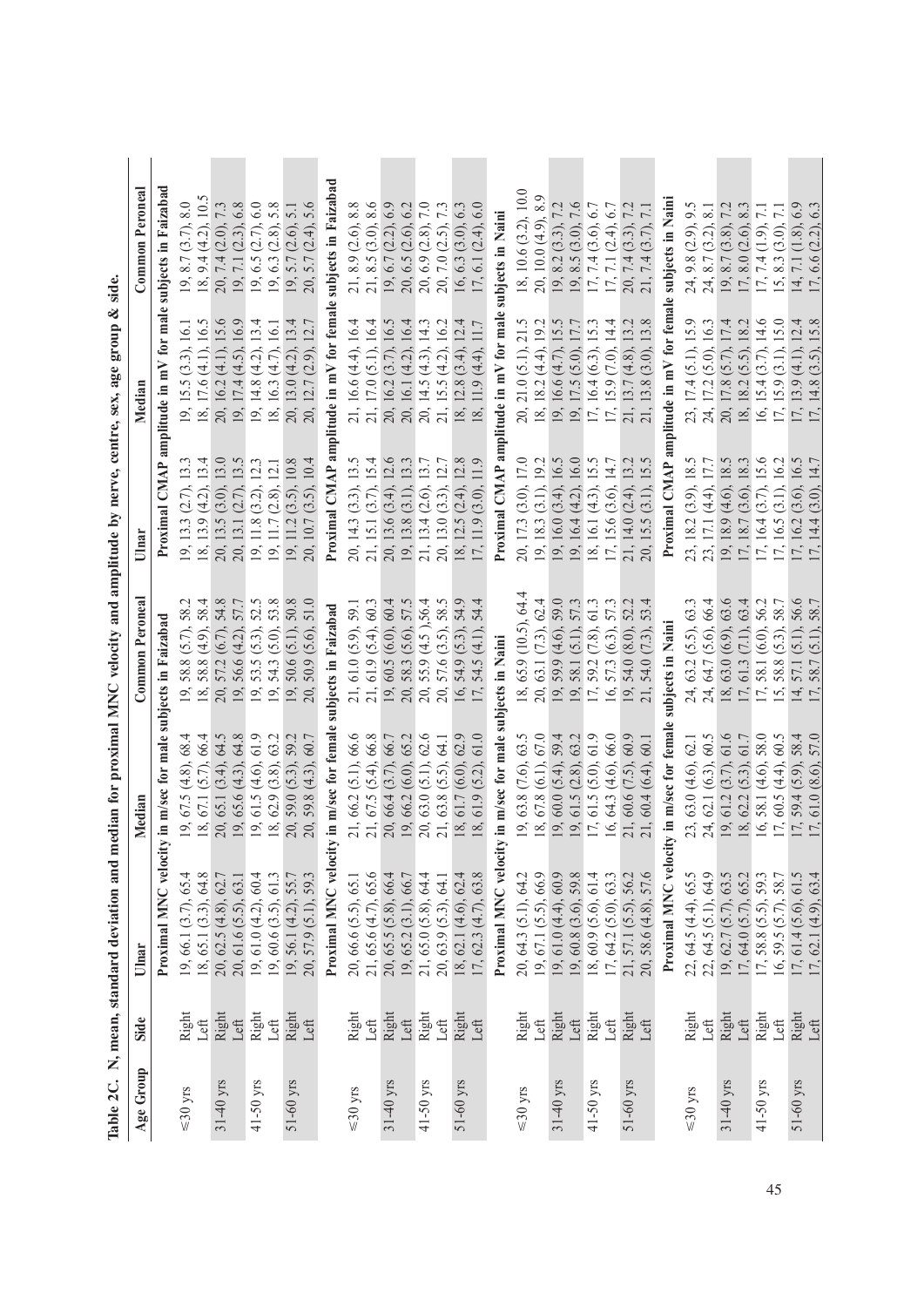| ₿                             |  |
|-------------------------------|--|
|                               |  |
|                               |  |
|                               |  |
|                               |  |
|                               |  |
|                               |  |
|                               |  |
|                               |  |
|                               |  |
|                               |  |
|                               |  |
|                               |  |
| nya cantra say aga granna ana |  |
|                               |  |
| $\frac{1}{2}$                 |  |
|                               |  |
|                               |  |
|                               |  |
|                               |  |
|                               |  |
|                               |  |
|                               |  |
|                               |  |
|                               |  |
|                               |  |
|                               |  |
|                               |  |
|                               |  |
|                               |  |
|                               |  |
|                               |  |
|                               |  |
|                               |  |
|                               |  |
|                               |  |
|                               |  |
|                               |  |
|                               |  |
|                               |  |
|                               |  |
|                               |  |
|                               |  |
|                               |  |
|                               |  |
|                               |  |
|                               |  |
|                               |  |
|                               |  |
|                               |  |
| - Ni manasa of-<br>ŕ          |  |
|                               |  |
|                               |  |
|                               |  |
|                               |  |
| Table 2D. IN<br>ĺ             |  |

| Age Group                | Side          | Ulnar                                                                                                                                                                                                                                                | Median                                                                                                                                                                                                    | <b>Common Peroneal</b>                                                                                                | Ulnar                                                                | Median                                                                                                                                           | Common Peroneal                                                                                                                            |
|--------------------------|---------------|------------------------------------------------------------------------------------------------------------------------------------------------------------------------------------------------------------------------------------------------------|-----------------------------------------------------------------------------------------------------------------------------------------------------------------------------------------------------------|-----------------------------------------------------------------------------------------------------------------------|----------------------------------------------------------------------|--------------------------------------------------------------------------------------------------------------------------------------------------|--------------------------------------------------------------------------------------------------------------------------------------------|
|                          |               | Distal MNC latency                                                                                                                                                                                                                                   | in msec for male                                                                                                                                                                                          | subjects in Faizabac                                                                                                  |                                                                      | Distal MNC amplitude in mV for male subjects in Faizabad                                                                                         |                                                                                                                                            |
| $\leq 30$ yrs            | Right         | [9, 2.4 (0.4), 2.4]                                                                                                                                                                                                                                  | $[19, 3.1 (0.5), 3.1\n18, 3.1 (0.4), 3.0\n20, 3.4 (0.3), 3.4\n19, 3.4 (0.3), 3.4\n19, 3.2 (0.4), 3.3\n19, 3.2 (0.5), 3.3\n19, 3.2 (0.3), 3.3$                                                             | 19, 3.8(0.7), 3.7                                                                                                     | 19, 14.3 $(2.9)$ , 14.0<br>18, 14.8 $(4.4)$ , 14.9                   | 19, 15.4 (3.5), 15.9<br>18, 19.2 (4.2), 18.2                                                                                                     | 19, 9.5 (3.8), 9.3                                                                                                                         |
|                          | Left          | 18, 2.5(0.4), 2.6                                                                                                                                                                                                                                    |                                                                                                                                                                                                           | 18, 3.6(0.7), 3.5                                                                                                     |                                                                      |                                                                                                                                                  | 18, 10.4 (4.5), 10.                                                                                                                        |
| 31-40 yrs                | Right         | 19, 2.5 (0.3), 2.5                                                                                                                                                                                                                                   |                                                                                                                                                                                                           | 20, 3.9 (0.9), 3.6                                                                                                    | 19, 14.5 $(3.3)$ , 14.1<br>19, 14.3 $(2.7)$ , 14.9                   | $\begin{array}{c} 20,\, 17.1\,(3.8),\, 17.4\\ 19,\, 18.6\,(4.3),\, 18.3\\ 19,\, 16.4\,(4.0),\, 15.9\\ 18,\, 17.9\,(4.2),\, 18.4 \end{array}$     | 20, 8.3 (2.1), 7.9<br>20, 8.3 (2.2), 8.0<br>19, 7.5 (2.8), 7.0<br>18, 7.2 (2.9), 7.0                                                       |
|                          | Left          | 19, 2.6 (0.3), 2.6                                                                                                                                                                                                                                   |                                                                                                                                                                                                           | 20, 3.6 (0.6), 3.4                                                                                                    |                                                                      |                                                                                                                                                  |                                                                                                                                            |
| 41-50 yrs                | Right         |                                                                                                                                                                                                                                                      |                                                                                                                                                                                                           | $19, 3.6 (0.8), 3.5$<br>$18, 3.3 (0.5), 3.3$                                                                          | 19, 12.7 (3.5), 11.7                                                 |                                                                                                                                                  |                                                                                                                                            |
|                          | Left          |                                                                                                                                                                                                                                                      |                                                                                                                                                                                                           |                                                                                                                       | 19, 12.9 (3.2), 13.1                                                 |                                                                                                                                                  |                                                                                                                                            |
| 51-60 yrs                | Right         | 19, 2.5 (0.3), 2.5<br>19, 2.5 (0.3), 2.5<br>20, 2.7 (0.4), 2.8<br>20, 2.7 (0.4), 2.6                                                                                                                                                                 |                                                                                                                                                                                                           |                                                                                                                       | 20, 12.8 (4.0), 13.7                                                 | 20, 14.8 (4.2), 14.5                                                                                                                             | 20, 6.0 (3.0), 5.7<br>19, 6.8 (2.5), 7.4                                                                                                   |
|                          | Left          |                                                                                                                                                                                                                                                      |                                                                                                                                                                                                           | $20, 3.9$ (1.1), 3.6<br>19, 3.6 (0.5), 3.4                                                                            | 20, 12.0 (3.7), 11.6                                                 | 19, 15.0 (2.9), 15.6                                                                                                                             |                                                                                                                                            |
|                          |               | <b>Distal MNC latency in msec for female su</b><br>21, 2.5 (0.4), 2.4<br>21, 2.4 (0.4), 2.4<br>21, 2.4 (0.4), 2.4<br>20, 2.3 (0.4), 2.3<br>20, 2.3 (0.4), 2.3<br>20, 3.0 (0.4), 3.0<br>21, 2.4 (0.4), 2.4<br>21, 2.4 (0.3), 2,4<br>21, 3.1 (0.5), 3. |                                                                                                                                                                                                           | bjects in Faizabad                                                                                                    | Distal MNC ampl                                                      | ude in mV for female                                                                                                                             | ojects in Faizabad                                                                                                                         |
| ${\lesssim}30~{\rm yrs}$ | Right         |                                                                                                                                                                                                                                                      |                                                                                                                                                                                                           | 21, 3.5 (0.5), 3.4                                                                                                    |                                                                      |                                                                                                                                                  |                                                                                                                                            |
|                          | Left          |                                                                                                                                                                                                                                                      |                                                                                                                                                                                                           | 21, 3.3 (0.7), 3.3                                                                                                    | $21, 15.0 (3.4), 14.6$ $21, 16.0 (3.9), 15.6$                        | $21, 17.6 (4.2), 16.4 21, 18.3 (5.3), 18.5$                                                                                                      | $\begin{array}{l} 21,9.9~(2.6),10.5 \\ 21,9.0~(3.3),9.0 \\ 20,7.3~(2.3),7.6 \\ 20,7.5~(3.0),6.7 \\ 20,7.8~(2.9),7.5 \end{array}$           |
| 31-40 yrs                | Right<br>Left |                                                                                                                                                                                                                                                      |                                                                                                                                                                                                           |                                                                                                                       | 20, 14.8 (3.9), 13.6                                                 |                                                                                                                                                  |                                                                                                                                            |
|                          |               |                                                                                                                                                                                                                                                      |                                                                                                                                                                                                           | $\begin{array}{c} 20, \, 3.2 \ (0.5), \, 3.1 \\ 20, \, 3.1 \ (0.5), \, 3.1 \\ 20, \, 3.5 \ (0.6), \, 3.4 \end{array}$ | 20, 14.8 $(3.3)$ , 14.9<br>21, 14.9 $(2.7)$ , 15.0                   | $\begin{array}{c} 20,\, 19.4\, (3.4),\, 20.1\\ 20,\, 18.2\, (4.3),\, 18.7\\ 21,\, 16.4\, (4.3),\, 16.2\\ 21,\, 17.6\, (3.9),\, 17.5 \end{array}$ |                                                                                                                                            |
| 41-50 yrs                | Right         |                                                                                                                                                                                                                                                      |                                                                                                                                                                                                           |                                                                                                                       |                                                                      |                                                                                                                                                  |                                                                                                                                            |
|                          | Left          |                                                                                                                                                                                                                                                      |                                                                                                                                                                                                           | 20, 3.2(0.4), 3.1                                                                                                     | 21, 14.2 (3.2), 13.9                                                 |                                                                                                                                                  | 20, 8.4 (2.6), 8.8                                                                                                                         |
| 51-60 yrs                | Right         | 18, 2.5 (0.4), 2.6<br>18, 2.4 (0.3), 2.5                                                                                                                                                                                                             |                                                                                                                                                                                                           | 18, 3.3 $(0.7)$ , 3.1<br>17, 3.3 $(0.6)$ , 3.4                                                                        | $18, 13.6 (2.2), 13.6 \n18, 13.4 (3.2), 13.5$                        | 18, 14.5 (3.6), 14.0<br>18, 13.9 (4.3), 15.0                                                                                                     | 18, 7.4 (3.2), 7.8<br>17, 7.2 (2.9), 6.2                                                                                                   |
|                          | Left          |                                                                                                                                                                                                                                                      | 18, 3.3 (0.6), 3.3<br>18, 3.3 (0.4), 3.4                                                                                                                                                                  |                                                                                                                       |                                                                      |                                                                                                                                                  |                                                                                                                                            |
|                          |               |                                                                                                                                                                                                                                                      | Distal MNC latency in msec for mal                                                                                                                                                                        | subjects in Naini                                                                                                     | Distal MNC am                                                        | itude in mV for male                                                                                                                             | ubjects in Naini                                                                                                                           |
| $\leq 30$ yrs            | Right         |                                                                                                                                                                                                                                                      |                                                                                                                                                                                                           |                                                                                                                       | 18.6 (3.2), 18.4<br>20,                                              |                                                                                                                                                  | 19, 11.3 (3.7), 10.0                                                                                                                       |
|                          | Left          | 20, 2.8 (0.5), 2.9<br>19, 2.8 (0.5), 2.8<br>19, 2.7 (0.5), 2.6<br>19, 2.7 (0.5), 2.7                                                                                                                                                                 | $[0, 3.5 (0.6), 3.4\n19, 3.6 (0.7), 3.7\n19, 3.5 (0.7), 3.5\n19, 3.4 (0.6), 3.3\n19, 3.4 (0.6), 3.3\n19, 3.5 (0.4), 3.5\n10, 3.5 (0.5), 3.8\n21, 3.8 (0.5), 3.9$                                          | 19, 4.5 $(0.8)$ , 4.4<br>20, 4.5 $(0.9)$ , 4.5                                                                        | 19, 19.8 (2.6), 19.3                                                 | 19, 21.4 (5.1), 22.0<br>19, 20.0 (4.9), 21.2                                                                                                     | 20, 10.9 (5.2), 10.7                                                                                                                       |
| 31-40 yrs                | Right         |                                                                                                                                                                                                                                                      |                                                                                                                                                                                                           | 19, 4.4 (1.2), 4.3<br>18, 4.0 (0.9), 4.0                                                                              | 19, 17.1 (3.5), 17.0                                                 | 19, 17.3 (5.0), 16.6<br>19, 17.9 (5.0), 18.5                                                                                                     |                                                                                                                                            |
|                          | Left          |                                                                                                                                                                                                                                                      |                                                                                                                                                                                                           |                                                                                                                       | 19, 17.8 (4.0), 16.7                                                 |                                                                                                                                                  |                                                                                                                                            |
| 41-50 yrs                | Right         | $\begin{array}{c} 18, 2.8 \ (0.4), 3.0 \\ 18, 2.8 \ (0.5), 2.7 \end{array}$                                                                                                                                                                          |                                                                                                                                                                                                           | $18, 4.3$ (1.1), 3.9                                                                                                  | 18, 17.5 (4.5), 17.0                                                 | 18, 17.4 (6.3), 16.1<br>18, 16.9 (7.1), 16.1                                                                                                     |                                                                                                                                            |
|                          | Left          |                                                                                                                                                                                                                                                      |                                                                                                                                                                                                           | $17, 3.9$ $(1.1), 4.1$                                                                                                | 18, 16.8 (3.3), 15.4                                                 |                                                                                                                                                  | $\begin{array}{c} 19,9.4\ (3.6),\ 8.7\\ 18,9.8\ (3.1),\ 8.9\\ 18,7.8\ (3.8),\ 7.4\\ 17,8.2\ (2.6),\ 8.1\\ 17,8.2\ (2.6),\ 8.1 \end{array}$ |
| 51-60 yrs                | Right         | $20, 2.8$ $(0.5), 2.7$                                                                                                                                                                                                                               |                                                                                                                                                                                                           | 20, 4.0 (0.8), 4.1<br>21, 3.9 (1.1), 3.6                                                                              | 20, 15.2 (2.8), 13.9                                                 | 21, 14.6 (4.6), 14.1                                                                                                                             |                                                                                                                                            |
|                          | Left          | 21, 2.8 (0.3), 2.8                                                                                                                                                                                                                                   |                                                                                                                                                                                                           |                                                                                                                       | 21, 17.0 (2.9), 16.8                                                 | 21, 15.1 (3.3), 15.0                                                                                                                             | 21, 8.3 (4.0), 7.9                                                                                                                         |
|                          |               |                                                                                                                                                                                                                                                      | Distal MNC latency in msec for femal                                                                                                                                                                      | subjects in Naini                                                                                                     | Distal MNC amp                                                       | itude in mV for femal                                                                                                                            | subjects in Naini                                                                                                                          |
| $\leq 30$ yrs            | Right<br>Left |                                                                                                                                                                                                                                                      |                                                                                                                                                                                                           | 24, 3.8 (0.8), 3.7                                                                                                    | 19.0(4.5), 19.7<br>24,                                               |                                                                                                                                                  | 24, 10.8 (2.9), 10.4                                                                                                                       |
|                          |               |                                                                                                                                                                                                                                                      |                                                                                                                                                                                                           | $24, 3.8$ (0.8), $3.7$                                                                                                | 22, 18.7 (4.4), 18.6                                                 |                                                                                                                                                  | 24, 9.4 (3.2), 8.8                                                                                                                         |
| 31-40 yrs                | Right         | 24, 2.6 (0.5), 2.6<br>22, 2.5 (0.4), 2.4<br>19, 2.5 (0.5), 2.5<br>19, 2.6 (0.6), 2.6<br>17, 2.6 (0.4), 2.7<br>17, 2.7 (0.4), 2.7                                                                                                                     | $\begin{array}{c} \text{22, 3.3 (0.5), 3.4} \\ \text{23, 3.3 (0.5), 3.2} \\ \text{17, 3.3 (0.6), 3.2} \\ \text{18, 3.4 (0.7), 3.0} \\ \text{17, 3.4 (0.6), 3.5} \\ \text{17, 3.5 (0.5), 3.5} \end{array}$ | 20, 3.3 (0.7), 3.2<br>18, 3.6 (0.8), 3.5<br>17, 3.6 (0.9), 3.6                                                        | 19, 20.1 (4.3), 20.5<br>19, 20.9 (4.6), 20.2<br>17, 17.8 (3.8), 17.0 | 22, 19.7 (5.2), 18.3<br>23, 18.6 (5.1), 18.8<br>17, 19.7 (6.2), 19.5<br>18, 19.4 (5.9), 18.8<br>17, 16.1 (3.5), 15.6<br>17, 16.9 (3.5), 16.2     | $\begin{array}{c} 20, 9.4 \ (3.8), 7.8 \\ 18, 9.2 \ (2.8), 9.1 \\ 17, 8.1 \ (2.3), 7.6 \end{array}$                                        |
|                          | Left          |                                                                                                                                                                                                                                                      |                                                                                                                                                                                                           |                                                                                                                       |                                                                      |                                                                                                                                                  |                                                                                                                                            |
| 41-50 yrs                | Right         |                                                                                                                                                                                                                                                      |                                                                                                                                                                                                           |                                                                                                                       |                                                                      |                                                                                                                                                  |                                                                                                                                            |
|                          | Left          |                                                                                                                                                                                                                                                      |                                                                                                                                                                                                           | $16, 3.7$ $(1.0), 3.8$                                                                                                | 17, 17.9 (3.1), 17.8                                                 |                                                                                                                                                  | 16, 8.8 (3.3), 7.9                                                                                                                         |
| 51-60 yrs                | Right<br>Left | 17, 2.7 (0.4), 2.7<br>2.6(0.4)                                                                                                                                                                                                                       | 17, 3.5(0.5), 3.6<br>$17, 3.6$ $(0.6)$ ,                                                                                                                                                                  | 15, 3.3 $(0.6)$ , 3.3<br>17, 3.6 $(0.5)$ , 3.8                                                                        | 15.0<br>17, 17.7 (3.6), 17.3<br>17, 15.6 (3.0),                      | 17, 14.7 (4.1), 14.4<br>17, 15.6 (3.7), 15.4                                                                                                     | 15, 7.4 $(2.3)$ , 7.5<br>17, 7.2 $(2.2)$ , 7.2                                                                                             |
|                          |               |                                                                                                                                                                                                                                                      |                                                                                                                                                                                                           |                                                                                                                       |                                                                      |                                                                                                                                                  |                                                                                                                                            |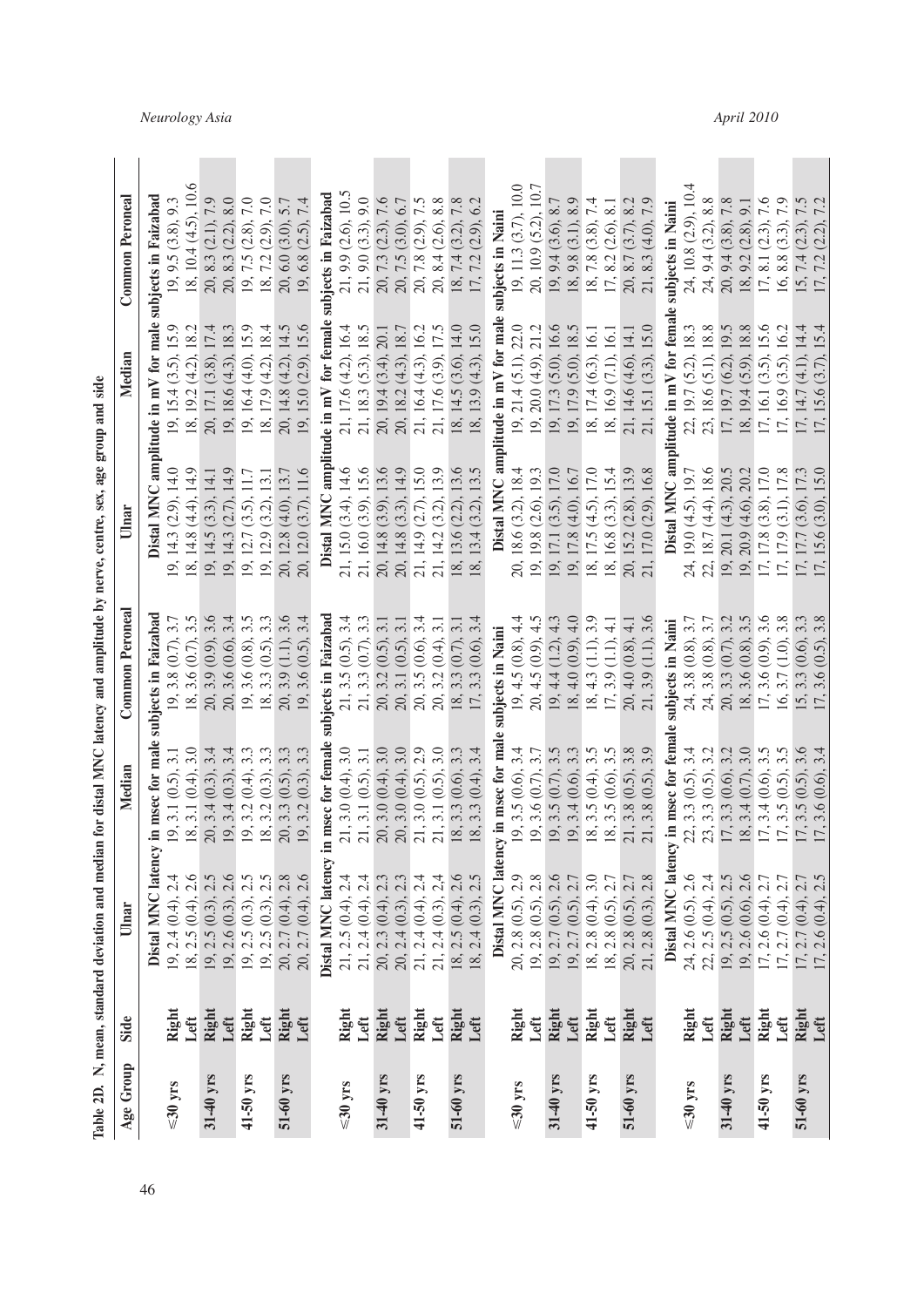| Table 3A. Normal reference values for sensory nerve conduction velocity and amplitude for five nerves based on the 95 <sup>th</sup> percentile, presented as mid-points | of four 10 year age bands and calculated by sex, by centre and by combined centres. |       |                |             |          |       |             |       |       |          |                  |       |       |          |             |       |
|-------------------------------------------------------------------------------------------------------------------------------------------------------------------------|-------------------------------------------------------------------------------------|-------|----------------|-------------|----------|-------|-------------|-------|-------|----------|------------------|-------|-------|----------|-------------|-------|
|                                                                                                                                                                         |                                                                                     |       | Ulnar          |             |          |       | Median      |       |       |          | Radial Cutaneous |       |       | Sural    |             |       |
|                                                                                                                                                                         | SNCV                                                                                |       |                | <b>SNAP</b> | SNCV     |       | <b>SNAP</b> |       |       | SNCV     | <b>SNAP</b>      |       |       | SNCV     | <b>SNAP</b> |       |
|                                                                                                                                                                         | in m/sec                                                                            |       | in $\mu\rm{V}$ |             | in m/sec |       | in $\mu$ V  |       |       | in m/sec | in $\mu$ V       |       |       | in m/sec | $\ln \mu V$ |       |
|                                                                                                                                                                         | $\geq$                                                                              | ≃     | Σ              | 匞           | N        | ≃     | N           | ⋤     | N     | ⋤        | z                | ⋤     | Σ     | ≃        | Σ           | ⋤     |
| Faizabad                                                                                                                                                                |                                                                                     |       |                |             |          |       |             |       |       |          |                  |       |       |          |             |       |
| 25 years                                                                                                                                                                | 48.75                                                                               | 50.60 | 13.31          | 12.52       | 45.09    | 47.57 | 21.45       | 18.77 | 52.13 | 54.25    | 16.87            | 16.27 | 45.62 | 49.25    | 13.73       | 11.72 |
| 35 years                                                                                                                                                                | 48.20                                                                               | 50.14 | 11.58          | 11.59       | 45.32    | 46.05 | 18.92       | 16.54 | 52.41 | 54.34    | 15.65            | 16.23 | 46.88 | 50.77    | 11.87       | 9.87  |
| 45 years                                                                                                                                                                | 47.69                                                                               | 49.71 | $10.01$        | 10.75       | 45.59    | 44.55 | 16.54       | 14.47 | 52.74 | 54.48    | 14.54            | 16.24 | 48.18 | 52.29    | 10.30       | 8.20  |
| 55 years                                                                                                                                                                | 47.21                                                                               | 49.32 | 8.58           | 10.00       | 45.91    | 43.08 | 14.31       | 12.53 | 53.14 | 54.69    | 13.54            | 16.30 | 49.51 | 53.82    | 8.96        | 6.71  |
| Naini                                                                                                                                                                   |                                                                                     |       |                |             |          |       |             |       |       |          |                  |       |       |          |             |       |
| 25 years                                                                                                                                                                | 40.58                                                                               | 44.11 | 14.91          | 14.63       | 41.51    | 44.93 | 12.35       | 22.98 | 46.10 | 46.52    | 16.72            | 20.54 | 39.92 | 40.53    | 8.87        | 11.93 |
| 35 years                                                                                                                                                                | 41.17                                                                               | 44.04 | 11.61          | 12.92       | 42.24    | 44.65 | 12.84       | 19.46 | 47.20 | 46.82    | 16.23            | 18.68 | 40.64 | 41.11    | 7.54        | 10.74 |
| 45 years                                                                                                                                                                | 41.80                                                                               | 44.00 | 8.80           | 11.36       | 43.03    | 44.41 | 10.52       | 16.27 | 48.39 | 47.16    | 15.78            | 17.00 | 41.41 | 41.72    | 6.36        | 9.76  |
| 55 years                                                                                                                                                                | 42.47                                                                               | 44.00 | 6.40           | 9.95        | 43.85    | 44.20 | 8.39        | 13.37 | 49.66 | 47.53    | 15.37            | 15.47 | 42.26 | 42.37    | 5.31        | 8.94  |
| Combined                                                                                                                                                                |                                                                                     |       |                |             |          |       |             |       |       |          |                  |       |       |          |             |       |
| 25 years                                                                                                                                                                | 42.88                                                                               | 45.89 | 14.05          | 13.53       | 42.48    | 45.31 | 17.65       | 20.95 | 46.96 | 47.99    | 16.69            | 18.31 | 40.36 | 42.05    | 10.53       | 11.48 |
| 35 years                                                                                                                                                                | 43.10                                                                               | 45.78 | 11.55          | 12.27       | 43.11    | 44.62 | 15.17       | 18.10 | 45.71 | 48.40    | 15.88            | 17.32 | 41.27 | 43.14    | 9.03        | 9.96  |
| 45 years                                                                                                                                                                | 43.33                                                                               | 45.69 | 9.32           | $\Xi$       | 43.76    | 43.94 | 12.81       | 15.43 | 46.78 | 48.83    | 15.12            | 16.38 | 42.22 | 44.26    | 7.69        | 8.61  |
| 55 years                                                                                                                                                                | 43.59                                                                               | 45.62 | 7.34           | 10.03       | 44.43    | 43.29 | 10.58       | 12.94 | 47.88 | 49.29    | 14.43            | 15.49 | 43.23 | 45.39    | 6.50        | 7.42  |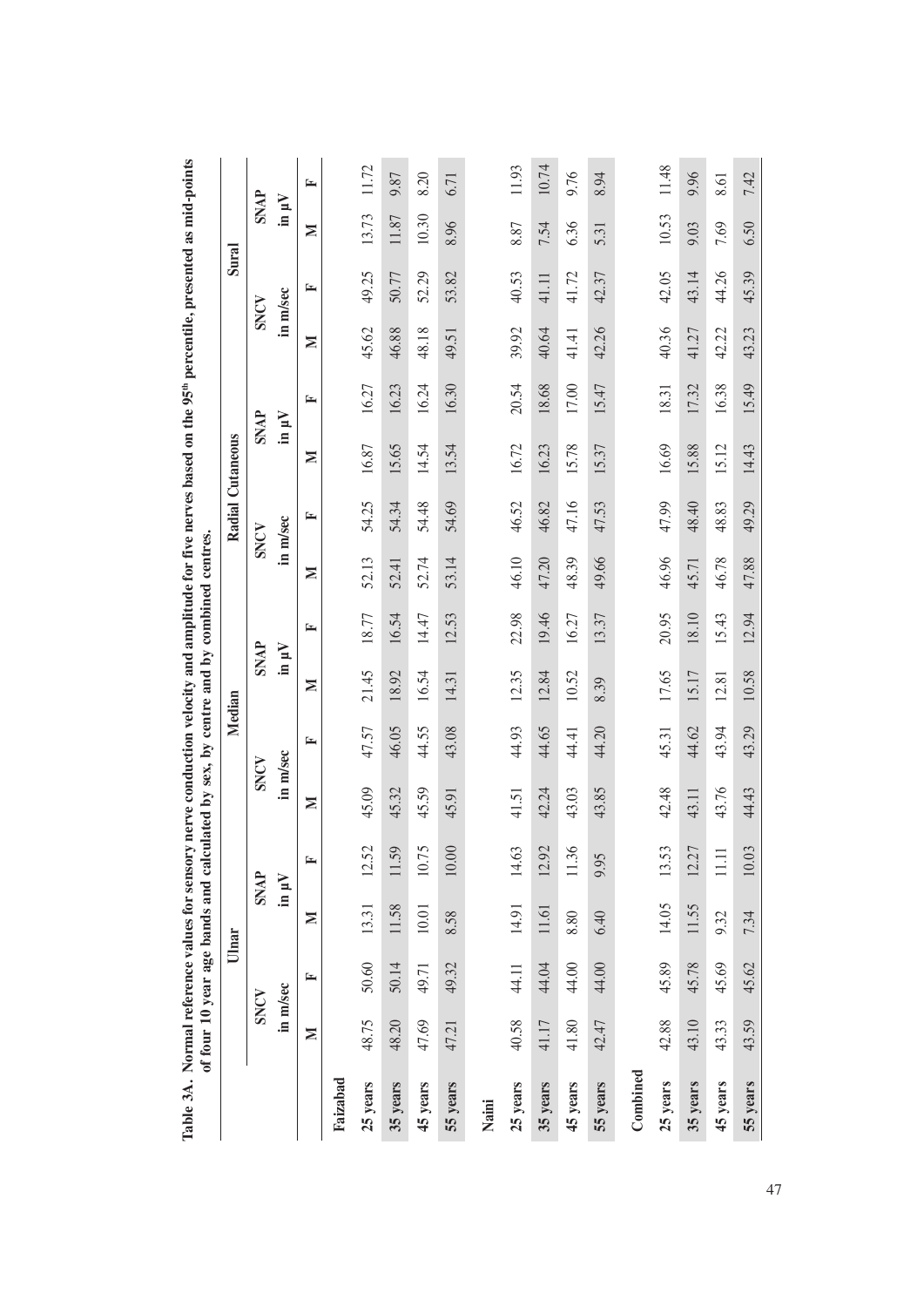|          | respectively, presented as mid-points of four 10 year age bands and calculated by sex, by centre and by combined centres. |              |                                     |       |                  |        |               |       |                  |              |               |      |  |
|----------|---------------------------------------------------------------------------------------------------------------------------|--------------|-------------------------------------|-------|------------------|--------|---------------|-------|------------------|--------------|---------------|------|--|
|          |                                                                                                                           | Ulnar        |                                     |       |                  | Median |               |       |                  | Peroneal     |               |      |  |
|          | in m/sec<br>MNCV                                                                                                          |              | CMAP<br>in $mV$                     |       | in m/sec<br>MNCV |        | CMAP<br>in mV |       | in m/sec<br>MNCV |              | CMAP<br>in mV |      |  |
|          | Σ                                                                                                                         | $\mathbf{L}$ | Σ                                   | щ     | Σ                | щ      | Σ             | Щ     | Σ                | $\mathbf{L}$ | Σ             | щ    |  |
| Faizabad |                                                                                                                           |              |                                     |       |                  |        |               |       |                  |              |               |      |  |
| 25 years | 58.25                                                                                                                     | 58.04        | $\circ$<br>8.3                      | 9.64  | 60.12            | 58.07  | 10.49         | 9.90  | 50.48            | 52.82        | 4.04          | 3.74 |  |
| 35 years | 55.66                                                                                                                     | 56.98        | 7.66                                | 9.17  | 57.64            | 56.49  | 9.52          | 8.85  | 48.18            | 51.28        | 3.39          | 3.28 |  |
| 45 years | 52.96                                                                                                                     | 55.95        | $\circ$<br>6.9                      | 8.73  | 55.15            | 54.93  | 8.59          | 7.83  | 45.99            | 49.87        | 2.80          | 2.85 |  |
| 55 years | 50.16                                                                                                                     | 54.96        | $\infty$<br>6.2                     | 8.32  | 52.65            | 53.37  | 7.71          | 6.85  | 43.90            | 48.56        | 2.26          | 2.45 |  |
| Naini    |                                                                                                                           |              |                                     |       |                  |        |               |       |                  |              |               |      |  |
| 25 years | 55.99                                                                                                                     | 54.78        | 12.04                               | 11.96 | 54.57            | 54.15  | 11.26         | 10.87 | 51.64            | 53.82        | 4.41          | 4.92 |  |
| 35 years | 54.36                                                                                                                     | 53.24        | 11.32                               | 11.36 | 53.61            | 53.38  | 10.03         | 10.34 | 49.34            | 52.35        | 3.88          | 4.58 |  |
| 45 years | 52.81                                                                                                                     | 51.68        | 66<br>$\overline{10}$ .             | 10.79 | 52.70            | 52.66  | 8.92          | 9.87  | 47.23            | 50.97        | 3.40          | 4.28 |  |
| 55 years | 51.36                                                                                                                     | 50.10        | 0 <sup>3</sup><br>$\overline{10}$ . | 10.25 | 51.84            | 51.99  | 7.93          | 9.44  | 45.29            | 49.66        | 2.97          | 4.00 |  |
| Combined |                                                                                                                           |              |                                     |       |                  |        |               |       |                  |              |               |      |  |
| 25 years | 56.86                                                                                                                     | 56.19        | 9.54                                | 10.28 | 56.78            | 55.33  | 10.88         | 10.22 | 50.73            | 53.14        | 4.17          | 4.24 |  |
| 35 years | 54.81                                                                                                                     | 55.03        | $\sigma$<br>8.7                     | 9.76  | 55.16            | 54.31  | 9.78          | 9.41  | 48.49            | 51.66        | 3.58          | 3.81 |  |
| 45 years | 52.80                                                                                                                     | 53.86        | $\circ$<br>7.9                      | 9.26  | 53.59            | 53.31  | 8.75          | 8.64  | 46.42            | 50.28        | 3.04          | 3.41 |  |
| 55 years | 50.82                                                                                                                     | 52.70        | 5<br>7.2                            | 8.78  | 52.07            | 52.34  | 7.79          | 7.91  | 44.51            | 48.98        | 2.55          | 3.03 |  |
|          |                                                                                                                           |              |                                     |       |                  |        |               |       |                  |              |               |      |  |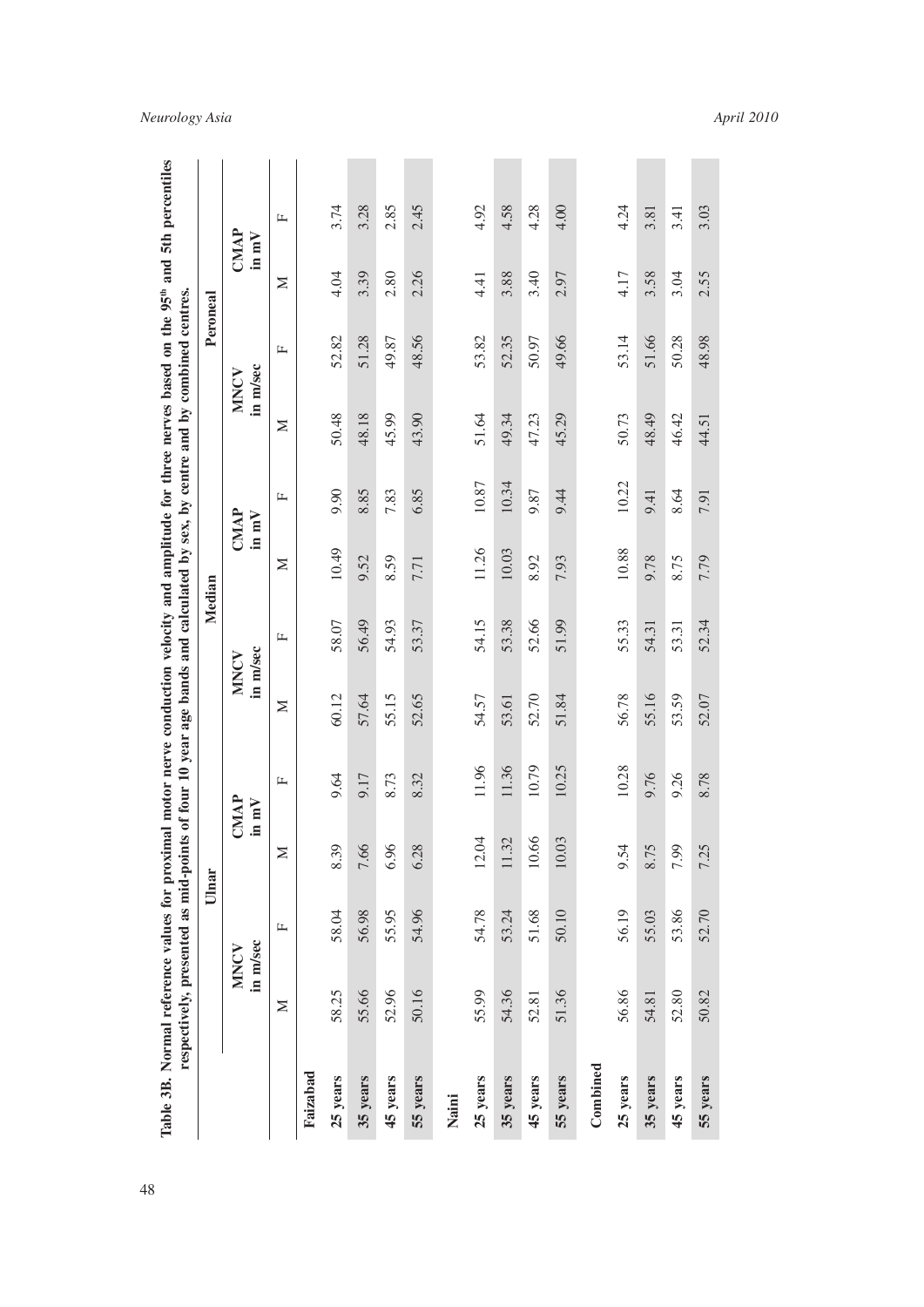| Table 3C. Normal reference values for distal motor nerve conduction latency and amplitude for three nerves based on the 5 <sup>th</sup> or 95 <sup>th</sup> percentiles, presented | as mid-points of four 10 year age bands and calculated by sex, by centre and by combined centres. |       |                            |       |                         |        |                         |       |                                |      |                         |      |
|------------------------------------------------------------------------------------------------------------------------------------------------------------------------------------|---------------------------------------------------------------------------------------------------|-------|----------------------------|-------|-------------------------|--------|-------------------------|-------|--------------------------------|------|-------------------------|------|
|                                                                                                                                                                                    |                                                                                                   | Ulnar |                            |       |                         | Median |                         |       |                                |      | Peroneal                |      |
|                                                                                                                                                                                    | Latency in msec<br><b>CMAP</b>                                                                    |       | Amplitude in mV<br>CMAP    |       | Latency in msec<br>CMAP |        | Amplitude in mV<br>CMAP |       | Latency in msec<br><b>CMAP</b> |      | Amplitude in mV<br>CMAP |      |
|                                                                                                                                                                                    | Σ                                                                                                 | щ     | $\geq$                     | 山     | Σ                       | щ      | $\geq$                  | Щ     | $\geq$                         | Щ    | Σ                       | щ    |
| Faizabad                                                                                                                                                                           |                                                                                                   |       |                            |       |                         |        |                         |       |                                |      |                         |      |
| 25 years                                                                                                                                                                           | 2.99                                                                                              | 3.04  | $\overline{5}$<br>$\infty$ | 10.42 | 3.81                    | 3.86   | 11.23                   | 11.47 | 5.10                           | 4.32 | 4.85                    | 4.09 |
| 35 years                                                                                                                                                                           | 3.05                                                                                              | 3.06  | .29<br>$\infty$            | 10.11 | 3.85                    | 3.93   | 10.66                   | 10.49 | 5.10                           | 4.31 | 4.07                    | 3.71 |
| 45 years                                                                                                                                                                           | 3.10                                                                                              | 3.08  | 70<br>$\overline{ }$       | 9.81  | 3.89                    | 4.00   | 10.12                   | 9.54  | 5.08                           | 4.30 | 3.36                    | 3.35 |
| 55 years                                                                                                                                                                           | 3.15                                                                                              | 3.09  | 7.14                       | 9.54  | 3.92                    | 4.07   | 9.61                    | 8.61  | 5.06                           | 4.28 | 2.71                    | 3.00 |
| Naini                                                                                                                                                                              |                                                                                                   |       |                            |       |                         |        |                         |       |                                |      |                         |      |
| 25 years                                                                                                                                                                           | 3.57                                                                                              | 3.39  | 13.52                      | 13.10 | 4.47                    | 4.28   | 11.95                   | 12.13 | 6.31                           | 5.15 | 4.81                    | 5.47 |
| 35 years                                                                                                                                                                           | 3.57                                                                                              | 3.41  | 12.89                      | 12.52 | 4.54                    | 4.36   | 10.68                   | 11.36 | 6.08                           | 5.04 | 4.29                    | 5.01 |
| 45 years                                                                                                                                                                           | 3.56                                                                                              | 3.43  | 12.30                      | 11.98 | 4.61                    | 4.43   | 9.51                    | 10.66 | 5.85                           | 4.92 | 3.81                    | 4.60 |
| 55 years                                                                                                                                                                           | 3.56                                                                                              | 3.45  | .77                        | 11.46 | 4.68                    | 4.52   | 8.44                    | 10.02 | 5.61                           | 4.81 | 3.37                    | 4.22 |
| Combined                                                                                                                                                                           |                                                                                                   |       |                            |       |                         |        |                         |       |                                |      |                         |      |
| 25 years                                                                                                                                                                           | 3.33                                                                                              | 3.25  | 143<br>$\Xi$               | 11.16 | 4.23                    | 4.11   | 11.58                   | 11.76 | 5.91                           | 4.81 | 4.76                    | 4.74 |
| 35 years                                                                                                                                                                           | 3.37                                                                                              | 3.26  | 67<br>$\mathcal{Q}$        | 10.72 | 4.29                    | 4.18   | 10.65                   | 10.88 | 5.75                           | 4.74 | 4.12                    | 4.30 |
| 45 years                                                                                                                                                                           | 3.40                                                                                              | 3.28  | 93<br>$\infty$             | 10.30 | 4.35                    | 4.25   | 9.77                    | 10.04 | 5.60                           | 4.66 | 3.54                    | 3.87 |
| 55 years                                                                                                                                                                           | 3.43                                                                                              | 3.30  | $\overline{c}$<br>$\infty$ | 9.91  | 4.41                    | 4.33   | 8.93                    | 9.26  | 5.44                           | 4.59 | 3.00                    | 3.47 |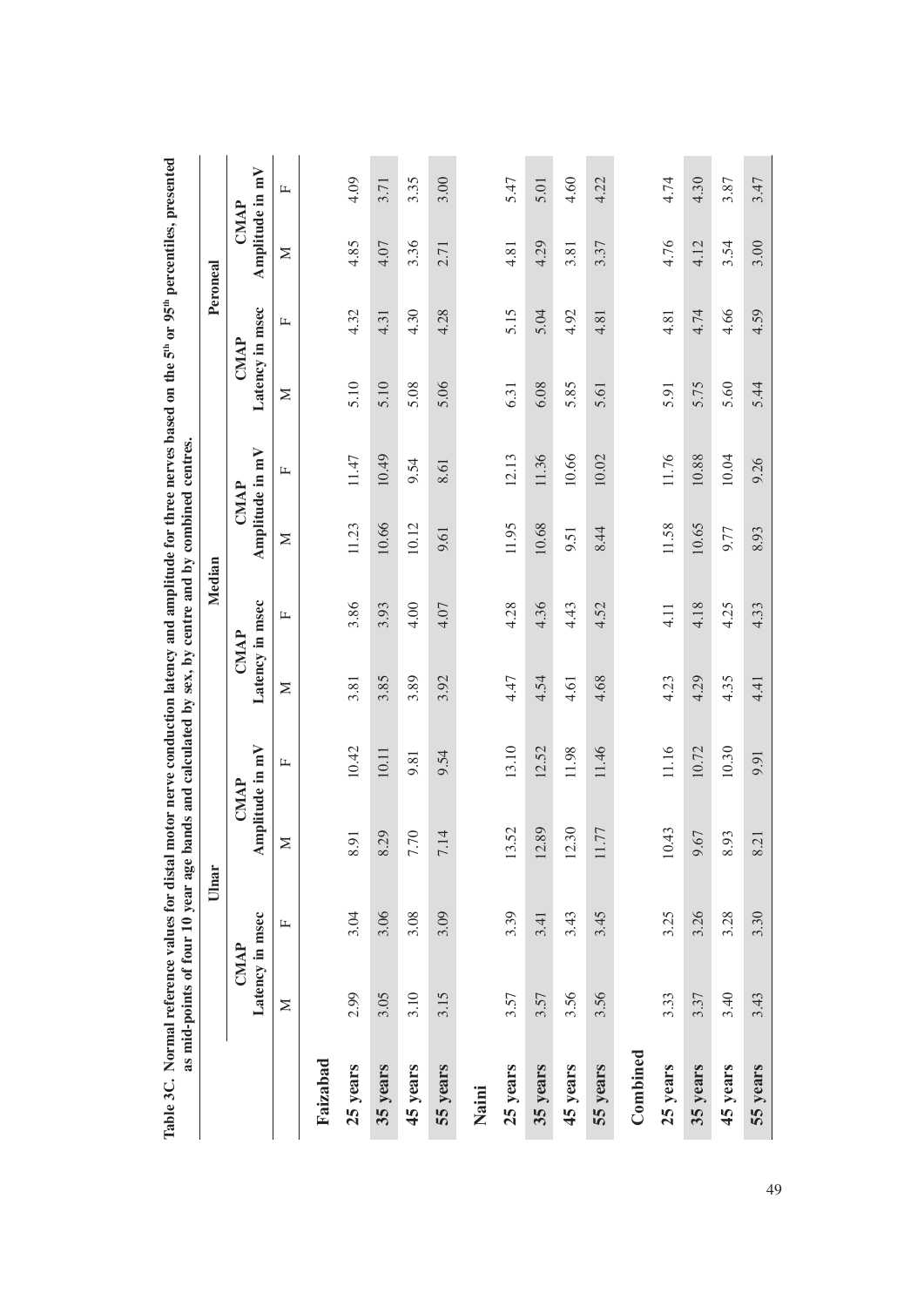Figure 1. Scatter plots of ulnar sensory nerve conduction amplitude and proximal and distal motor nerve conduction amplitude for normal subjects by age and by sex with  $5<sup>th</sup>$  percentile based on combined centres plus shaded area highlighting the difference between centre-specific  $5<sup>th</sup>$  percentiles.



- 5th PC Combined Centres



x CMAP Proximal Amplitude

urce: INFIR Cohort Study

Chart 1C Chart 1D

Range of 5th PC across centres

5th PC Combined Centres





Chart 1E Chart 1F

 Scatter plots and a full set of summary statistics, including additional 97.5<sup>th</sup> and 99<sup>th</sup> percentile, for all nerves and functions are available from the authors.

## **DISCUSSION**

**x** CMAP Proximal Amplitude

**NFRC** 

Conclusions based on NCS testing for neuropathy require comparison of individual results with established reference values. In this study we collected data from subjects representative of the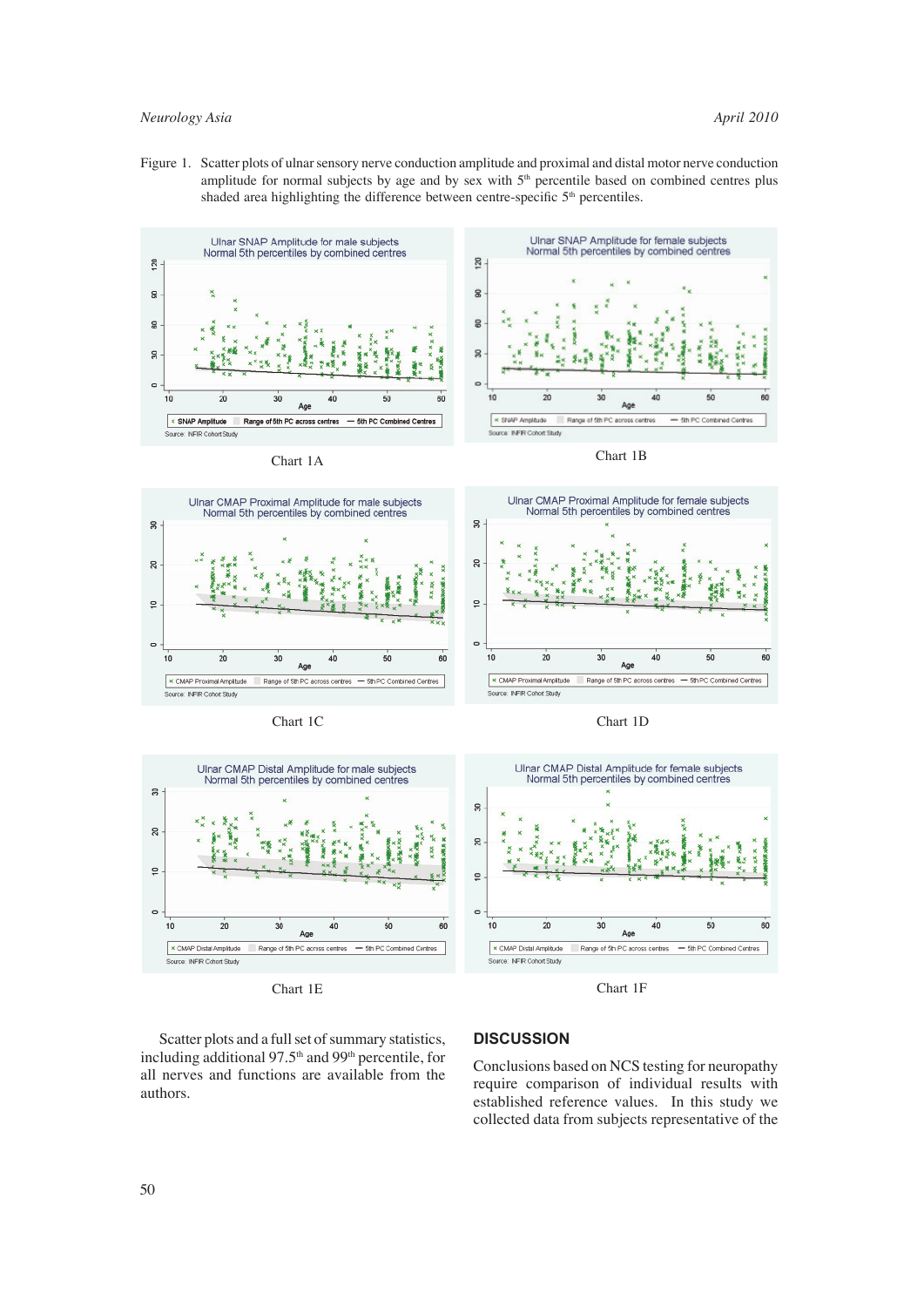|          |                   |                        | Ulnar             |                          |                   | Median          |                          |             |        | Radial Cutaneous |                          |      |        | Peroneal               |      |                          |      | Sural |                          |      |
|----------|-------------------|------------------------|-------------------|--------------------------|-------------------|-----------------|--------------------------|-------------|--------|------------------|--------------------------|------|--------|------------------------|------|--------------------------|------|-------|--------------------------|------|
|          |                   | SNCV                   | <b>SNAP</b>       | Amplitude                |                   | SNCV            | Amplitude<br><b>SNAP</b> |             |        | SNCV             | Amplitude<br><b>SNAP</b> |      |        | SNCV                   |      | Amplitude<br><b>SNAP</b> | SNCV |       | Amplitude<br><b>SNAP</b> |      |
|          | Σ                 | 匞                      | Σ                 | 匞                        | Σ                 | 匞               | $\geq$                   | 匞           | Σ      | 匞                | Σ                        | 匞    | Σ      | ≃                      | Σ    | 匞                        | Σ    | 匞     | Σ                        | 匞    |
| Faizabad | 36.1              | 25.8                   | 46.2              | 33.3                     | 19.2              | 25.8            | 40.4                     | 30.3        | 40.6   | 44.3             | 59.4                     | 62.9 |        |                        |      |                          | 53.2 | 50.0  | 66.7                     | 62.5 |
| Naini    | 20.4              | 25.6                   | 45.4              | 32.1                     | 21.3              | 28.2            | 31.3                     | 34.6        | 32.5   | 37.3             | 59.2                     | 61.3 |        |                        |      |                          | 54.0 | 52.0  | 65.1                     | 72.0 |
| Combined | 28.9              | 25.0                   | 45.0              | 31.9                     | 20.5              | 26.4            | 35.3                     | 32.6        | 33.8   | 39.3             | 58.3                     | 63.4 |        |                        |      |                          | 52.2 | 51.7  | 65.3                     | 65.3 |
|          |                   | Ulnar                  |                   |                          |                   | Median          |                          |             |        | Radial Cutaneous |                          |      |        | Peroneal               |      |                          |      | Sural |                          |      |
|          |                   | MNCV                   |                   | Amplitude<br><b>CMAP</b> | <b>MNCV</b>       |                 | Amplitude                | <b>CMAP</b> |        |                  |                          |      |        | <b>NDKIN</b>           |      | Amplitude<br><b>CMAP</b> |      |       |                          |      |
|          | Σ                 | E                      | $\geq$            | E                        | Σ                 | ≃               | $\blacksquare$           | ≃           | Σ      | ⋤                | Σ                        | ≃    | Σ      | 匞                      | Σ    | E                        | Σ    | 匞     | Σ                        | E    |
| Faizabad | 36.5              | 21.0                   | 28.4              | 17.7                     | 25.3              | 14.5            | 20.5                     | 19.4        |        |                  |                          |      | 22.3   | 18.8                   | 28.4 | 28.1                     |      |       |                          |      |
| Naini    | 49.6              | 20.5                   | 39.6              | 29.5                     | 19.3              | 7.7             | 26.5                     | 41.0        |        |                  |                          |      | 27.2   | 26.0                   | 42.1 | 50.6                     |      |       |                          |      |
| Combined | 45.6              | 22.1                   | 27.6              | 20.7                     | 21.9              | 12.9            | 24.2                     | 28.6        |        |                  |                          |      | 23.5   | 22.0                   | 35.5 | 39.0                     |      |       |                          |      |
|          |                   |                        | Ulnar             |                          |                   | Median          |                          |             |        | Radial Cutaneous |                          |      |        | Peroneal               |      |                          |      | Sural |                          |      |
|          |                   | Latency<br><b>CMAP</b> | CMAP              | Amplitude                | Z                 | Latency<br>INCV | Amplitude<br><b>CMAP</b> |             |        |                  |                          |      |        | Latency<br><b>MNCV</b> |      | Amplitude<br><b>CMAP</b> |      |       |                          |      |
|          | $\mathbf{\Sigma}$ | 匞                      | $\mathbf{\Sigma}$ | 匞                        | $\mathbf{\Sigma}$ | ┗               | $\geq$                   | 匞           | $\geq$ | 匞                | Σ                        | ≃    | $\geq$ | ≃                      | Σ    | ┗                        | Σ    | 匞     | $\mathbb N$              | 匞    |
| Faizabad | 26.0              | 12.9                   | 17.1              | 11.3                     | 13.0              | 17.8            | 17.8                     | 21.0        |        |                  |                          |      | 17.7   | 22.2                   | 31.3 | 28.6                     |      |       |                          |      |
| Naini    | 17.5              | 16.7                   | 32.5              | 23.1                     | 11.8              | 10.3            | 25.6                     | 39.7        |        |                  |                          |      | 11.9   | 10.4                   | 41.3 | 44.2                     |      |       |                          |      |
| Combined | 21.8              | 14.3                   | 17.6              | 14.3                     | 14.3              | 15.7            | 22.7                     | 31.4        |        |                  |                          |      | 16.5   | 18.6                   | 36.6 | 37.1                     |      |       |                          |      |
|          |                   |                        |                   |                          |                   |                 |                          |             |        |                  |                          |      |        |                        |      |                          |      |       |                          |      |

51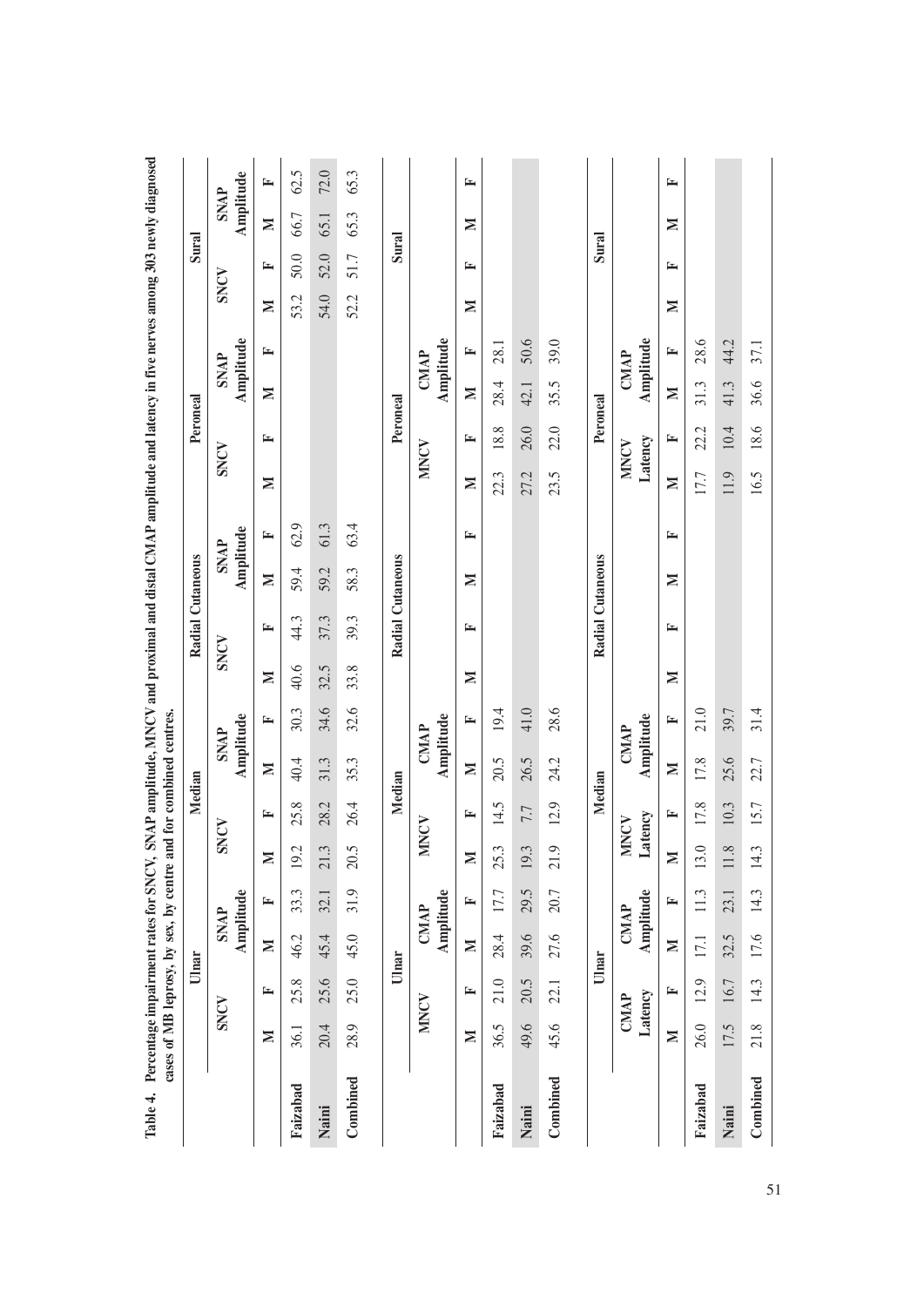Figure 2. Scatter plots of ulnar SNAP amplitude and ulnar CMAP distal and motor amplitude for cohort cases by sex and by age with 5<sup>th</sup> percentile based on combined centres plus shaded area highlighting the difference between centre-specific 5<sup>th</sup> percentiles.













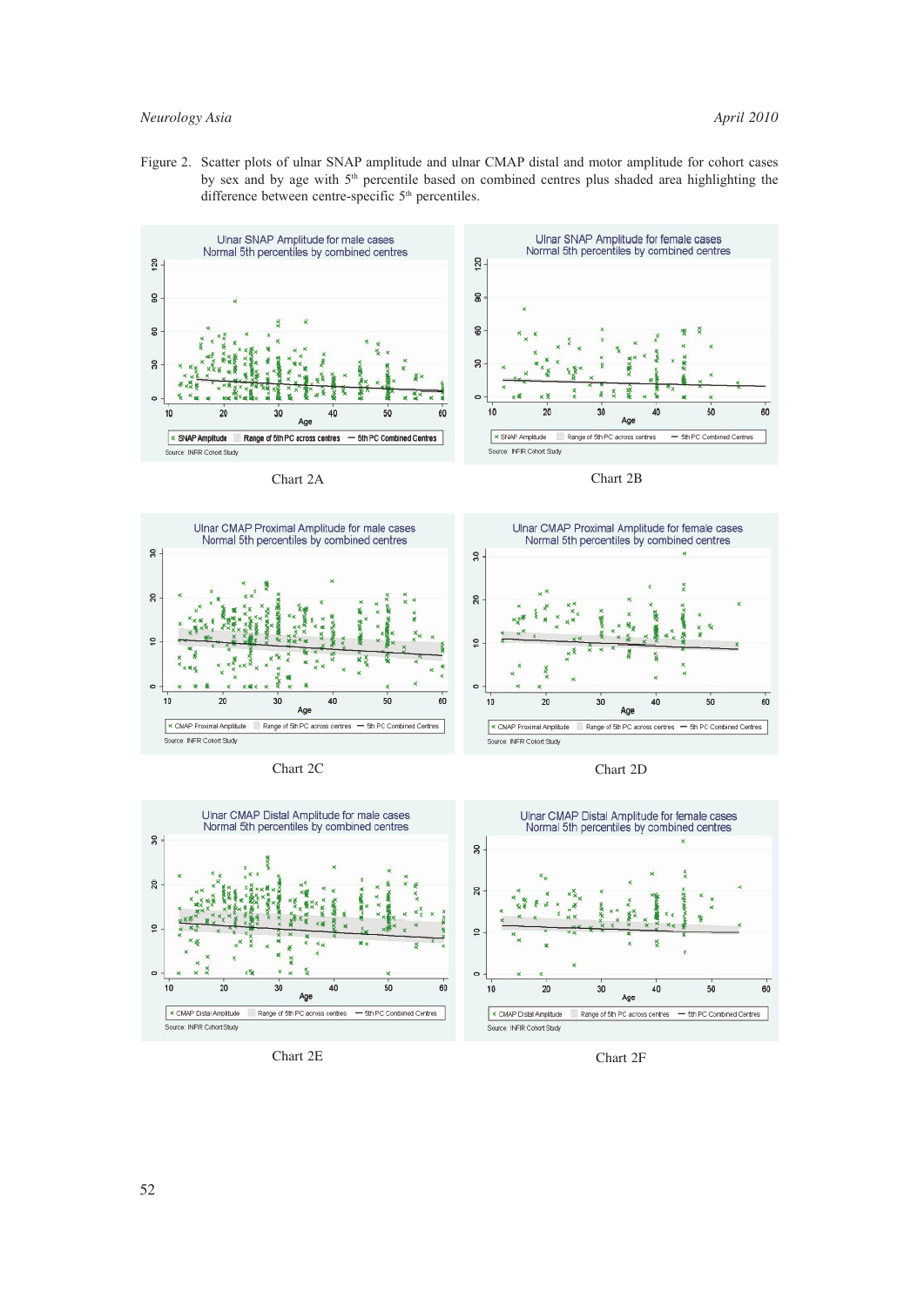local population. To best define the limits of normal nerve function, reference values were calculated to include adjustment for known covariates and centre-related differences. In the absence of left and right side differences, merging data from right and left side assessments gave greater precision in the estimation of the reference values at each test site. These may now be used to assess nerve function in individuals for whom peripheral nerve function is at risk. The mean values of SNAP amplitude and SNCV and proximal and distal CMAP latency and amplitude and MNCV in the present study correspond well with previous studies.16,17 The sources and implications of differences between centres have been discussed in the earlier papers in this series. $14,15$ 

 Reference values based on percentiles were derived by regression-based methods, and are not therefore directly comparable with earlier published work defining abnormality as two or greater standard deviations from the mean. Like many diagnostic tools with moderate sensitivity and specificity, it is advised that values "close" to the published reference value are not necessarily an indication of abnormality.18 However, a progression towards and beyond the reference value represents a new stage in nerve involvement that is likely to be of clinical importance.

 Skin temperatures recorded in Faizabad ranged from 28.0˚C to 36.9˚C for hands and from 23.0˚C to 36.4˚C for the foot. The equivalent in Naini were 24.0˚C to 36.1˚C and 18.0˚C to 35.0˚C. In addition to the standard temperature correction we carried out a series of analyses exploring any remaining relationship between skin temperature and amplitude and velocity. In all nerves and test sites for both sensory and motor nerve conduction we found skin temperature to be predictive of amplitude (p<0.001 in each case). We also looked for any continuing association between skin temperature and temperature-adjusted measures of SNCV, MNCV, and SNAP and CMAP amplitudes and latencies. While significance levels were generally lower, we found statistically significant temperature-related variation in all measures. The suggestion from these findings is that the chosen approach to temperature adjustment was only partially successful in removing the temperature effect. In a smaller study this effect may not have been detectable. Further analysis of the present data may identify a more sensitive method of adjustment.

 The reference values reported here were used to assess the nerve status of newly diagnosed cases of multibacillary leprosy recruited to the Cohort study. In relation to sensory nerve conduction our findings match those of Arruda *et al*<sup>19</sup> who found high rates of abnormality in sural nerve sensory action potential while conduction velocity was only mildly involved. Our findings also reinforce those of Husain and Malaviya<sup>20</sup> who compared patients with and without manifest nerve damage and found reduced nerve conduction velocities and changes in latency and amplitude. Changes in sensory nerve conduction were most pronounced. We found high impairment rates in lower limbs and also in the radial cutaneous nerve. Soysal *et al*<sup>21</sup>, working in Turkey, used nerve conduction to assess a series of newlydiagnosed leprosy patients. They found that sensory impairment predominated over motor and identified predominantly axonal polyneuropathy that was more severe in the lower extremities. Sensory nerve damage was accompanied by autonomic involvement. Together with the level of impaired function observed in the leprosy cohort, these findings raise issues concerning treatment of these early indicators of nerve involvement and the choice of an appropriate treatment regime.

In conclusion, this is the first large-scale study to publish reference values for a full set of nerve conduction parameters for a normal population in northern India. The reference values represent the limit to normal assessments for sensory and motor nerve conduction velocity and amplitude by sex and within 4 ten year age bands. While the research was conducted in preparation for a prospective study of people affected by leprosy, the data have potential applications in the assessment of nerve function in a wide range of neurological conditions.

 Applying these reference values to the data from the leprosy cohort draws attention to the high rates of impaired function among people affected by leprosy. Further analysis of the Cohort data will determine whether the presence of such impairment at diagnosis is a risk factor for the development of new impairment detectable by monofilament or muscle testing during and subsequent to treatment with multi-drug therapy. Questions also arise about the need for early treatment and the choice of an appropriate treatment regime.

### **ACKNOWLEDGEMENTS**

We are grateful to the people who agreed to participate as subjects in the research reported here. The staff at the TLM hospitals in Naini and Faizabad have been invaluable. We also gratefully